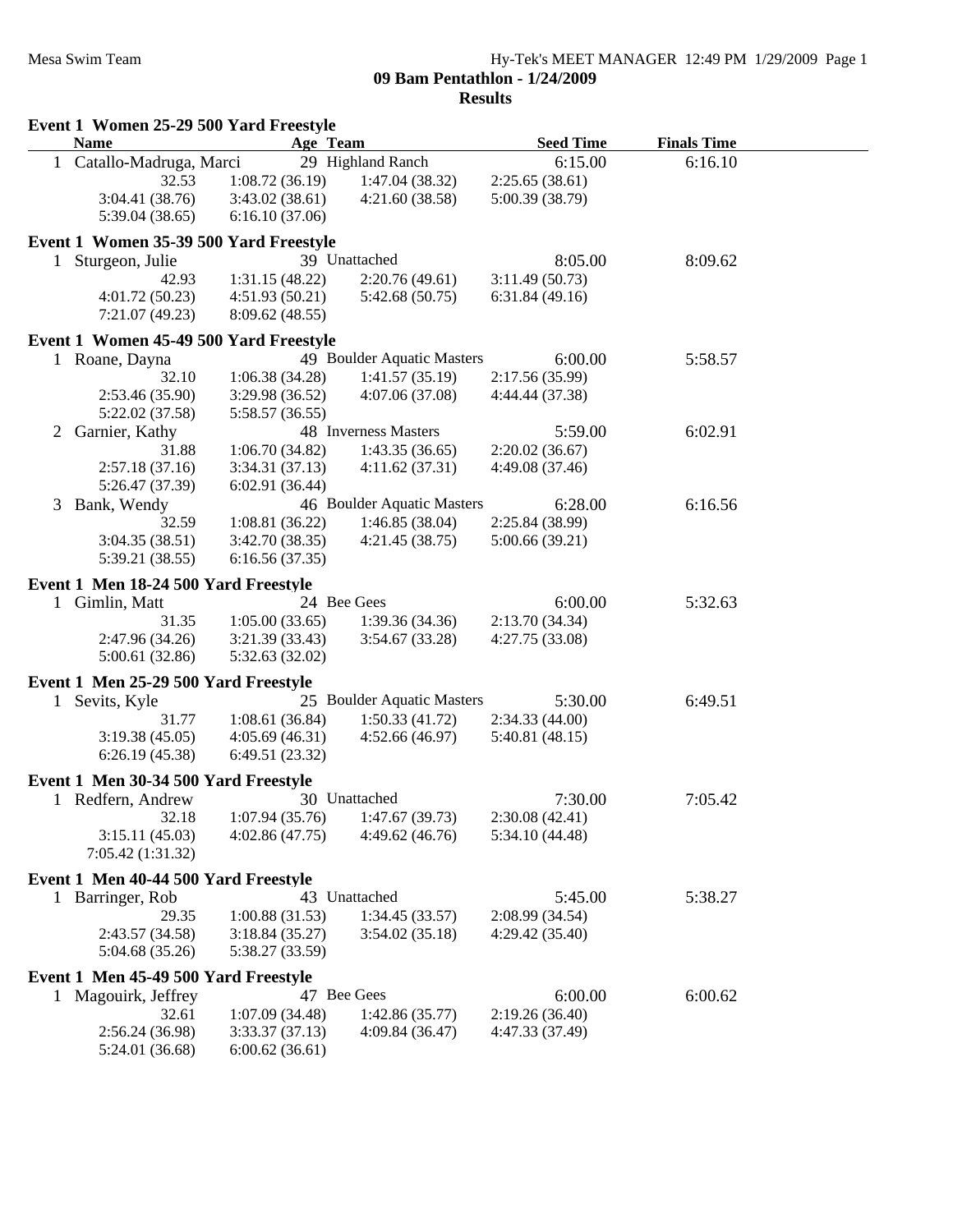| Event 1 Men 50-54 500 Yard Freestyle   |                                   |                              |                 |         |  |
|----------------------------------------|-----------------------------------|------------------------------|-----------------|---------|--|
| 1 Gimlin, Dennis                       |                                   | 52 Unattached                | 7:26.68         | 7:29.69 |  |
| 40.80                                  | 1:26.46(45.66)                    | 2:13.73(47.27)               | 3:00.51(46.78)  |         |  |
| 3:47.13(46.62)                         | 4:33.17(46.04)                    | 5:18.19(45.02)               | 6:03.33(45.14)  |         |  |
| 6:47.77(44.44)                         | 7:29.69(41.92)                    |                              |                 |         |  |
| Event 2 Women 25-29 200 Yard IM        |                                   |                              |                 |         |  |
|                                        | 25 Bee Gees                       |                              |                 |         |  |
| 1 Gibbons, Chelsea                     |                                   |                              | 2:36.00         | 2:38.27 |  |
| 34.78                                  | 1:14.84(40.06)                    | 1:59.37(44.53)               | 2:38.27(38.90)  |         |  |
| Event 2 Women 30-34 200 Yard IM        |                                   |                              |                 |         |  |
| 1 Lee, Jodi                            | 31 Thornton                       |                              | 2:25.00         | 2:25.48 |  |
| 30.05                                  | $1:07.62(37.57)$ $1:50.38(42.76)$ |                              | 2:25.48(35.10)  |         |  |
| <b>Event 2 Women 35-39 200 Yard IM</b> |                                   |                              |                 |         |  |
| 1 White, LeighAnn                      | 39 Thornton                       |                              | 2:58.13         | 2:53.97 |  |
| 34.79                                  | 1:19.40(44.61)                    | 2:12.28(52.88)               | 2:53.97(41.69)  |         |  |
|                                        |                                   |                              |                 |         |  |
| Event 2 Men 25-29 200 Yard IM          |                                   |                              |                 |         |  |
| 1 Caswell, Ian                         | 29 Bee Gees                       |                              | 2:18.00         | 2:11.12 |  |
| 27.00                                  | 58.27 (31.27)                     | 1:40.20(41.93)               | 2:11.12(30.92)  |         |  |
| 2 Swaney, Dwight                       |                                   | 27 Lafayette Masters-CO      | 2:15.00         | 2:20.59 |  |
| 27.45                                  | 1:01.58(34.13)                    | 1:50.18(48.60)               | 2:20.59(30.41)  |         |  |
| Johnson, Brett<br>3                    |                                   | 29 DU Masters                | 2:26.00         | 2:31.30 |  |
| 30.13                                  | 1:10.20(40.07)                    | 1:57.32(47.12)               | 2:31.30 (33.98) |         |  |
| 4 Cooper, Carter                       | 26 Bee Gees                       |                              | 2:26.00         | 2:32.20 |  |
| 29.94                                  | 1:08.80(38.86)                    | 1:52.79(43.99)               | 2:32.20(39.41)  |         |  |
| Event 2 Men 30-34 200 Yard IM          |                                   |                              |                 |         |  |
| 1 Cox, Michael                         | 31 Bee Gees                       |                              | 2:14.00         | 2:15.32 |  |
| 29.29                                  | $1:04.43(35.14)$ $1:43.89(39.46)$ |                              | 2:15.32(31.43)  |         |  |
|                                        |                                   |                              |                 |         |  |
| Event 2 Men 35-39 200 Yard IM          |                                   |                              |                 |         |  |
| 1 Van Winkle, Douglas                  |                                   | 35 Boulder Aquatic Masters   | 2:13.00         | 2:19.29 |  |
| 29.38                                  | $1:05.02(35.64)$ $1:46.50(41.48)$ |                              | 2:19.29(32.79)  |         |  |
| Event 2 Men 45-49 200 Yard IM          |                                   |                              |                 |         |  |
| 1 Magouirk, Jeffrey                    | 47 Bee Gees                       |                              | 2:40.00         | 2:40.16 |  |
| 34.13                                  | 1:18.16(44.03)                    | 2:05.25(47.09)               | 2:40.16(34.91)  |         |  |
| Event 2 Men 50-54 200 Yard IM          |                                   |                              |                 |         |  |
| 1 Fuller, Ed                           |                                   | 50 Unattached                | 2:20.00         | 2:17.80 |  |
| 28.77                                  | 1:04.92(36.15)                    | 1:45.42(40.50)               | 2:17.80 (32.38) |         |  |
| 2 Nolte, Christopher                   |                                   | 52 Inverness Masters         | 2:25.00         | 2:25.86 |  |
| 3 Louie, Jamie                         |                                   | 51 Colo Springs Swim Team-CO | 2:23.00         | 2:26.97 |  |
| 32.23                                  | 1:09.93(37.70)                    | 1:51.57(41.64)               | 2:26.97(35.40)  |         |  |
|                                        |                                   |                              |                 |         |  |
| Event 2 Men 65-69 200 Yard IM          |                                   |                              |                 |         |  |
| 1 Wolfe, Art                           |                                   | 69 VA Masters                | 2:50.00         | 2:52.63 |  |
| 40.65                                  | 1:25.73(45.08)                    | 2:15.35(49.62)               | 2:52.63(37.28)  |         |  |
| <b>Event 2 Men 70-74 200 Yard IM</b>   |                                   |                              |                 |         |  |
| 1 Plummer, Mark                        |                                   | 72 Inverness Masters         | 3:44.01         | 3:50.04 |  |
| 55.06                                  | 1:53.18(58.12)                    | 2:58.08(1:04.90)             | 3:50.04(51.96)  |         |  |
|                                        |                                   |                              |                 |         |  |
| Event 3 Women 25-29 50 Yard Butterfly  |                                   |                              |                 |         |  |
| 1 Linke, Lyndsey                       |                                   | 28 Fort Collins Club         | 27.50           | 27.48   |  |
| 2 Clark, Denise                        | 29 Thornton                       |                              | 34.00           | 33.58   |  |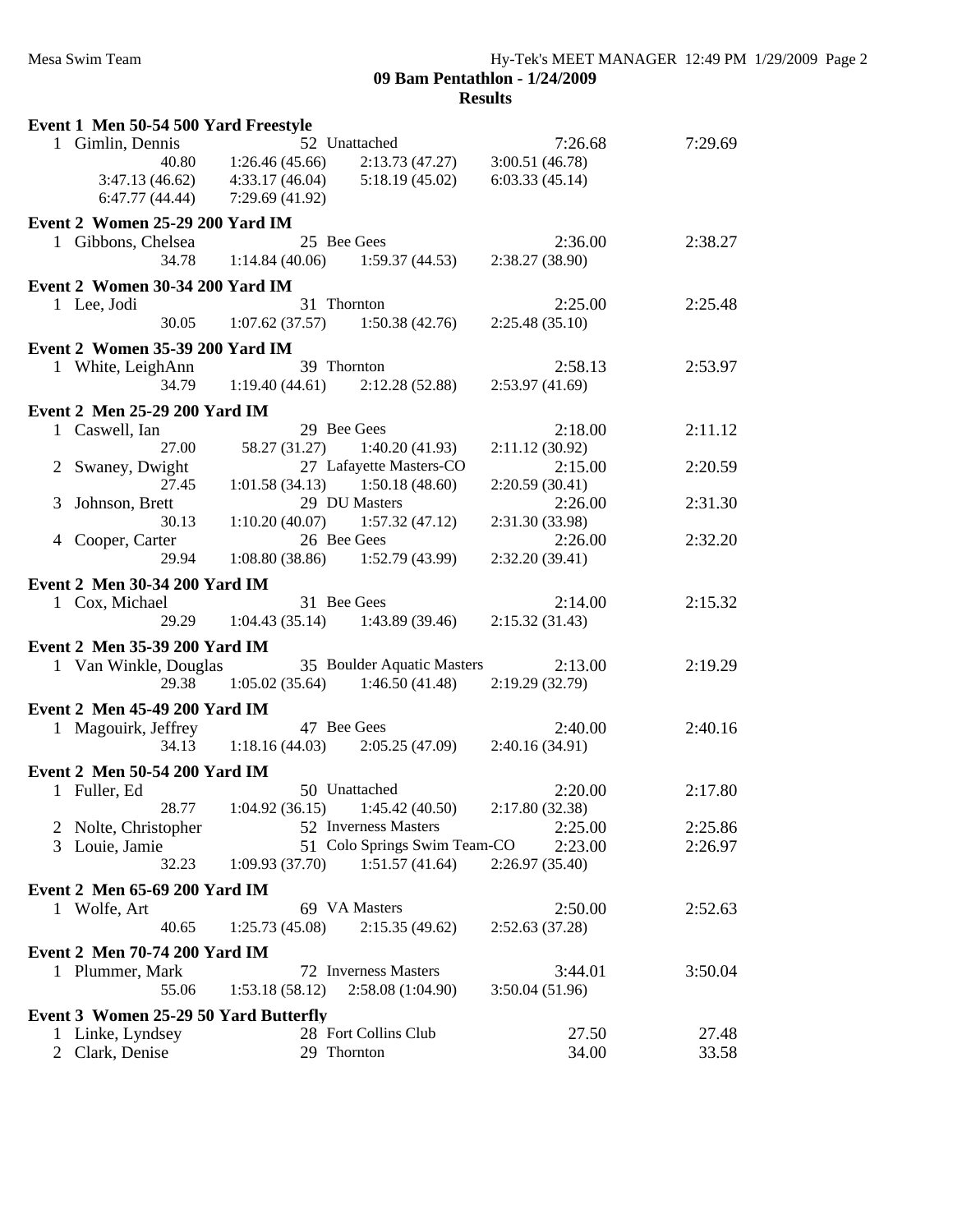|              | Event 3 Women 30-34 50 Yard Butterfly<br>1 Rosenbarger, Kim | 34 Boulder Aquatic Masters         | 37.00 | 39.30 |
|--------------|-------------------------------------------------------------|------------------------------------|-------|-------|
|              |                                                             |                                    |       |       |
|              | Event 3 Women 35-39 50 Yard Butterfly<br>1 DeBoom, Nicole   | 36 Boulder Aquatic Masters         | 31.50 | 29.33 |
|              | 2 White, LeighAnn                                           | 39 Thornton                        | 34.39 | 34.79 |
|              |                                                             |                                    |       |       |
|              | Event 3 Women 40-44 50 Yard Butterfly                       |                                    |       |       |
|              | 1 Riner, Betsy                                              | 42 Inverness Masters               | 32.00 | 32.50 |
| 2            | Richardson, Kim                                             | 40 Fort Collins Club               | 33.00 | 32.52 |
| 3            | Hinton, Stephanie                                           | 42 DU Masters                      | 34.00 | 32.77 |
|              | 4 McGowan, Kristy                                           | 41 Unattached                      | 33.00 | 33.27 |
| 5            | Burrow-Crocker, Cilla                                       | 42 Boulder Aquatic Masters         | 32.00 | 33.49 |
| 6            | Dorsey, Kika                                                | 43 Boulder Aquatic Masters         | 38.00 | 36.61 |
| 7            | Clapp, Christine                                            | 42 Inverness Masters               | 49.00 | 49.77 |
|              | Event 3 Women 45-49 50 Yard Butterfly                       |                                    |       |       |
|              | 1 Crouch, Kim                                               | 47 Rally Sport                     | 29.50 | 30.55 |
|              | 2 Garnier, Kathy                                            | 48 Inverness Masters               | 33.00 | 32.39 |
|              | Event 3 Women 50-54 50 Yard Butterfly                       |                                    |       |       |
|              | 1 Conrad, Sara                                              | 50 Boulder Aquatic Masters         | 39.75 | 37.80 |
|              |                                                             |                                    |       |       |
|              | Event 3 Women 55-59 50 Yard Butterfly<br>1 Rosener, Karen   | 55 Fort Collins Club               | 31.50 | 32.52 |
|              | 2 Sunie, Beverly                                            | 56 Squid                           | 50.00 | 44.25 |
|              |                                                             |                                    |       |       |
|              | Event 3 Men 18-24 50 Yard Butterfly                         |                                    |       |       |
|              | 1 Ganiyev, Doston                                           | 21 Squid                           | 28.77 | 28.58 |
|              | 2 Smith, David                                              | 21 Squid                           | NT    | 28.74 |
|              | Event 3 Men 25-29 50 Yard Butterfly                         |                                    |       |       |
|              | 1 Juliano, Kevin                                            | 29 Thornton                        | 28.00 | 26.49 |
|              | 2 Ko, Scott                                                 | 25 Lafayette Masters-CO            | 27.00 | 26.75 |
|              | 3 Carpenter, Dustin                                         | 27 Squid                           | 36.80 | 28.16 |
|              | Event 3 Men 30-34 50 Yard Butterfly                         |                                    |       |       |
|              | 1 Robertson, Matt                                           | 33 Boulder Aquatic Masters         | 30.00 | 28.88 |
|              | 2 Foster, Jared                                             | 33 Thornton                        | 29.95 | 30.49 |
|              | --- Redfern, Andrew                                         | 30 Unattached                      | 36.00 | DQ    |
|              | Event 3 Men 35-39 50 Yard Butterfly                         |                                    |       |       |
|              | Cruz, Eduardo                                               | 39 Thornton                        | 33.56 | 29.40 |
| $\perp$      |                                                             |                                    |       |       |
|              | Event 3 Men 40-44 50 Yard Butterfly                         |                                    |       |       |
| 1            | Andrews, Mike                                               | 42 Ft. Collins Area Swim Team Mst- | 26.60 | 26.08 |
| 2            | Pins, Michael                                               | 43 Boulder Aquatic Masters         | 28.14 | 29.64 |
| 3            | Clark, Cary                                                 | 40 Boulder Aquatic Masters         | 31.20 | 30.41 |
| 4            | Shannon, Brian                                              | 41 Thornton                        | 30.00 | 30.53 |
| 5            | Sarche, Jon                                                 | 40 Swim Dogs                       | 33.00 | 33.16 |
|              | Event 3 Men 45-49 50 Yard Butterfly                         |                                    |       |       |
| $\mathbf{1}$ | Cox, Randy                                                  | 46 Rally Sport                     | 26.30 | 26.06 |
| 2            | LeVasseur, Andrew                                           | 45 Squid                           | 26.52 | 26.66 |
| 3            | Bank, Holden                                                | 48 Boulder Aquatic Masters         | 29.00 | 27.81 |
| 4            | Roush, Stephen                                              | 46 Windsor Masters-CO              | 29.35 | 28.94 |
| 5            | Kelly, John                                                 | 47 Bee Gees                        | 36.00 | 36.63 |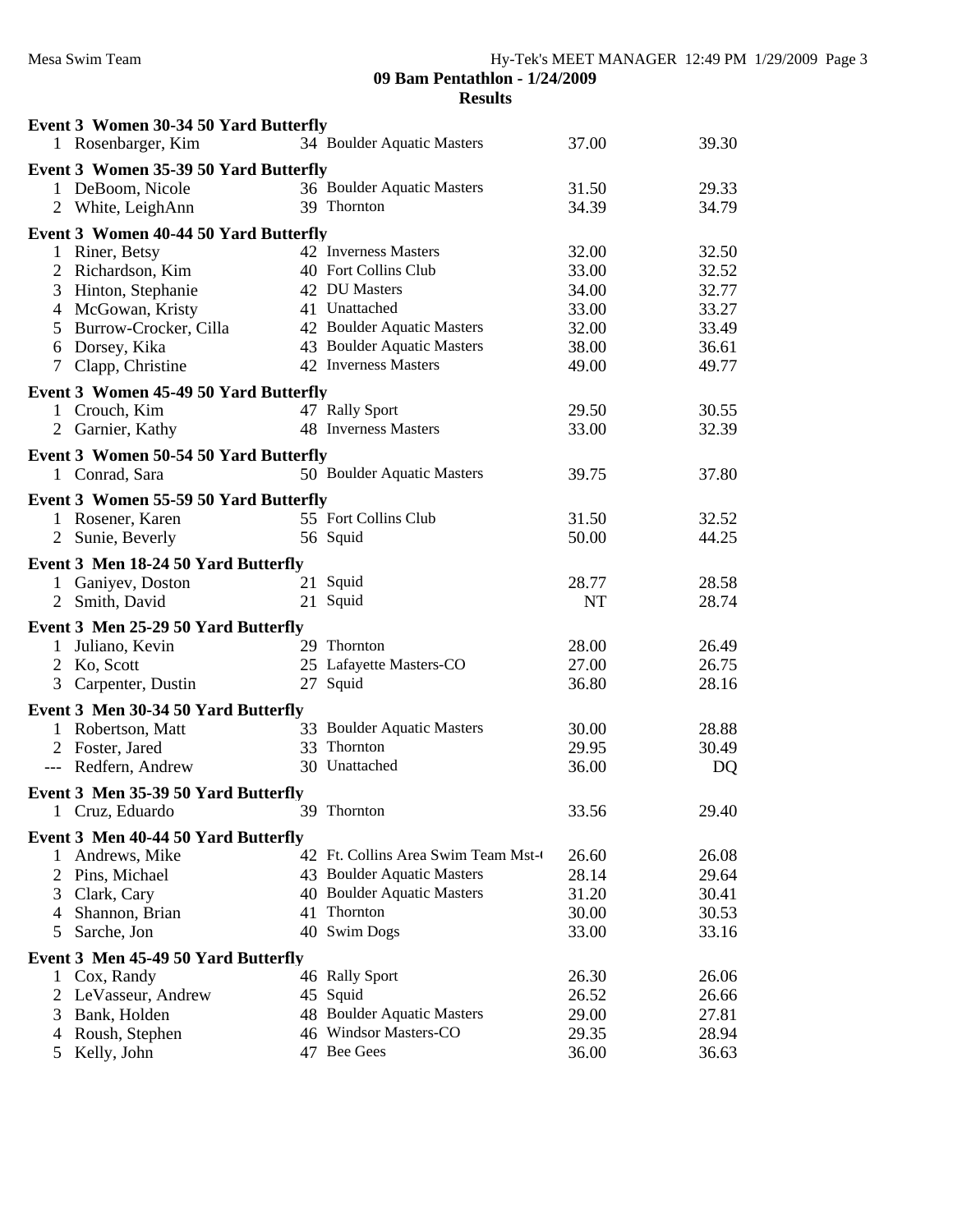| (Event 3 Men 45-49 50 Yard Butterfly)     |                |                               |         |         |  |
|-------------------------------------------|----------------|-------------------------------|---------|---------|--|
| 6 Cattles, Steve                          |                | 49 Bee Gees                   | 1:12.00 | 1:12.97 |  |
| Event 3 Men 50-54 50 Yard Butterfly       |                |                               |         |         |  |
| 1 Hess, Richard                           |                | 54 Bee Gees                   | 26.00   | 26.03   |  |
| 2 Piszkin, Andy                           |                | 50 Miramont Masters Swim Team | 27.00   | 27.17   |  |
| 3 Lee, Marshall                           |                | 50 Rally Sport                | 29.00   | 28.08   |  |
| 4 Grey, Dave                              |                | 50 Thornton                   | 27.40   | 28.67   |  |
| 5 Gimlin, Dennis                          |                | 52 Unattached                 | 37.84   | 36.76   |  |
| Event 3 Men 55-59 50 Yard Butterfly       |                |                               |         |         |  |
| 1 McElhinney, Tom                         |                | 55 Bee Gees                   | 32.00   | 35.70   |  |
| Event 3 Men 60-64 50 Yard Butterfly       |                |                               |         |         |  |
| 1 Abrahams, Rick                          |                | 63 Unattached                 | 26.50   | 25.88   |  |
| 2 Abbott, Bill                            |                | 62 Unattached                 | 30.00   | 29.82   |  |
| Event 3 Men 65-69 50 Yard Butterfly       |                |                               |         |         |  |
| 1 Burgess, Thom                           |                | 66 Colorado Masters Swimmers  | 42.00   | 38.05   |  |
| 2 McDanal, Steve                          |                | 65 Jeffco Aquatic Masters     | 43.00   | 44.72   |  |
|                                           |                |                               |         |         |  |
| Event 4 Women 25-29 100 Yard Breaststroke |                |                               |         |         |  |
| 1 Gibbons, Chelsea<br>37.79               | 1:19.10(41.31) | 25 Bee Gees                   | 1:18.00 | 1:19.10 |  |
|                                           |                |                               |         |         |  |
| Event 4 Women 30-34 100 Yard Breaststroke |                |                               |         |         |  |
| 1 Lee, Jodi                               |                | 31 Thornton                   | 1:15.00 | 1:15.06 |  |
| 36.68                                     | 1:15.06(38.38) |                               |         |         |  |
| 2 Rosenbarger, Kim                        |                | 34 Boulder Aquatic Masters    | 1:35.00 | 1:36.78 |  |
| 47.84                                     | 1:36.78(48.94) |                               |         |         |  |
| Event 4 Women 35-39 100 Yard Breaststroke |                |                               |         |         |  |
| 1 DeBoom, Nicole                          |                | 36 Boulder Aquatic Masters    | 1:13.00 | 1:12.44 |  |
| 34.99                                     | 1:12.44(37.45) |                               |         |         |  |
| Event 4 Women 45-49 100 Yard Breaststroke |                |                               |         |         |  |
| 1 Frost, Cindy                            |                | 45 Fort Collins Club          | 1:24.50 | 1:27.26 |  |
| 2 Nolte, Susan                            |                | 47 Inverness Masters          | 1:32.00 | 1:34.48 |  |
| Event 4 Men 18-24 100 Yard Breaststroke   |                |                               |         |         |  |
| 1 Gimlin, Matt                            |                | 24 Bee Gees                   | 1:20.00 | 1:09.21 |  |
| Event 4 Men 25-29 100 Yard Breaststroke   |                |                               |         |         |  |
| 1<br>Cooper, Carter                       |                | 26 Bee Gees                   | 1:14.00 | 1:16.23 |  |
| 36.95                                     | 1:16.23(39.28) |                               |         |         |  |
| Caswell, Ian<br>2                         |                | 29 Bee Gees                   | 1:18.00 | 1:18.09 |  |
| Johnson, Brett<br>3                       |                | 29 DU Masters                 | 1:32.00 | 1:25.93 |  |
| 40.11                                     | 1:25.93(45.82) |                               |         |         |  |
| 4 Swaney, Dwight                          |                | 27 Lafayette Masters-CO       | 1:23.00 | 1:26.63 |  |
| Event 4 Men 30-34 100 Yard Breaststroke   |                |                               |         |         |  |
| 1 Cox, Michael                            |                | 31 Bee Gees                   | 1:12.00 | 1:12.77 |  |
| 35.00                                     | 1:12.77(37.77) |                               |         |         |  |
| Event 4 Men 35-39 100 Yard Breaststroke   |                |                               |         |         |  |
| 1 Van Winkle, Douglas                     |                | 35 Boulder Aquatic Masters    | 1:10.00 | 1:12.20 |  |
| 34.46                                     | 1:12.20(37.74) |                               |         |         |  |
|                                           |                |                               |         |         |  |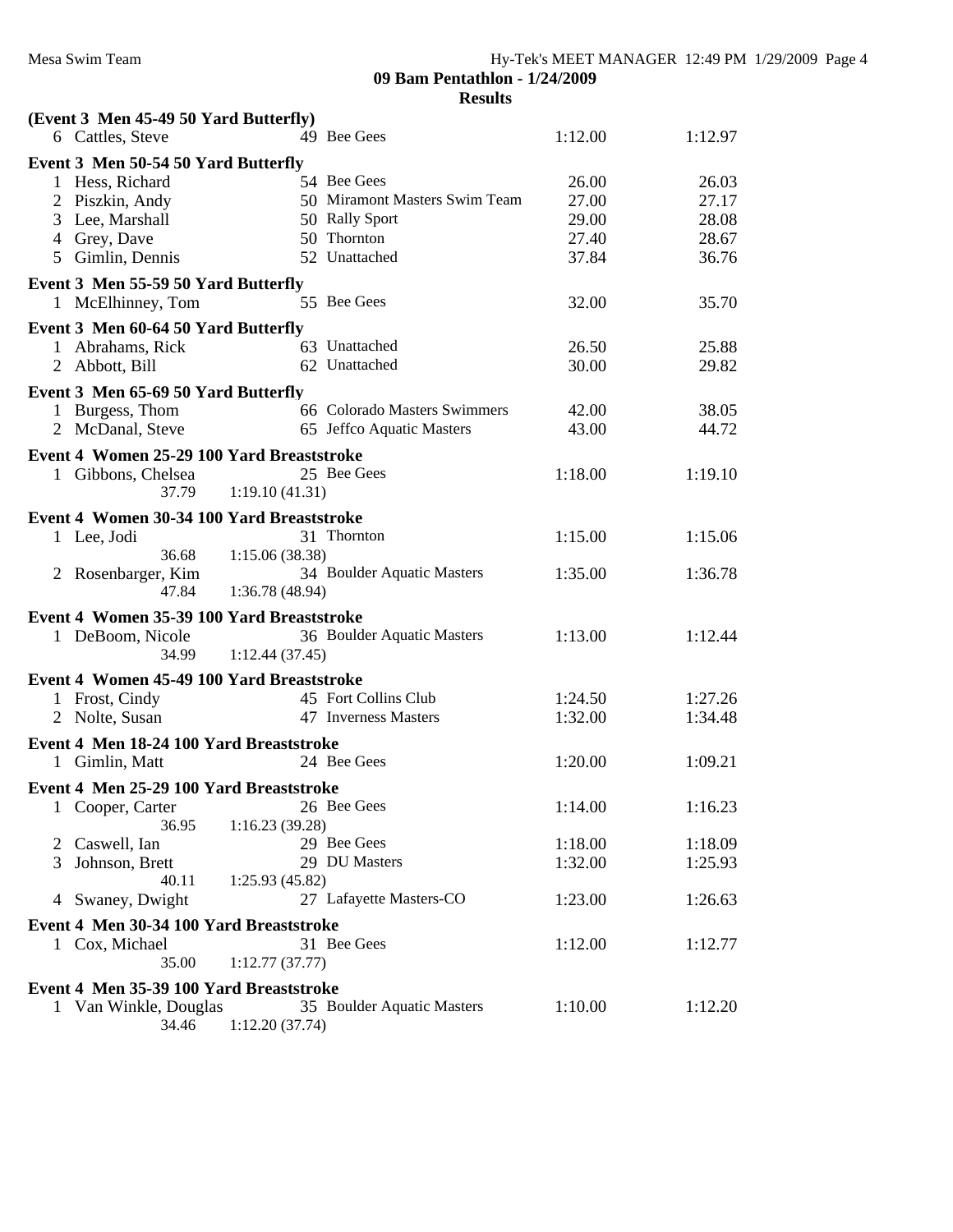|              | Event 4 Men 45-49 100 Yard Breaststroke |                  |                              |         |         |  |
|--------------|-----------------------------------------|------------------|------------------------------|---------|---------|--|
|              | 1 Magouirk, Jeffrey                     |                  | 47 Bee Gees                  | 1:20.00 | 1:20.23 |  |
|              | 2 O'Keefe, John                         |                  | 47 Bee Gees                  | 1:24.00 | 1:25.24 |  |
|              | Event 4 Men 50-54 100 Yard Breaststroke |                  |                              |         |         |  |
|              | 1 Fuller, Ed                            |                  | 50 Unattached                | 1:18.00 | 1:11.48 |  |
|              | 2 Louie, Jamie                          |                  | 51 Colo Springs Swim Team-CO | 1:11.50 | 1:12.13 |  |
|              | 33.89                                   | 1:12.13(38.24)   |                              |         |         |  |
|              | 3 Nolte, Christopher                    |                  | 52 Inverness Masters         | 1:16.50 | 1:19.03 |  |
|              | 36.41                                   | 1:19.03(42.62)   |                              |         |         |  |
|              |                                         |                  |                              |         |         |  |
|              | Event 4 Men 65-69 100 Yard Breaststroke |                  |                              |         |         |  |
|              | 1 Wolfe, Art                            |                  | 69 VA Masters                | 1:40.00 | 1:28.99 |  |
|              | 43.09                                   | 1:28.99(45.90)   |                              |         |         |  |
|              | Event 4 Men 70-74 100 Yard Breaststroke |                  |                              |         |         |  |
|              | 1 Plummer, Mark                         |                  | 72 Inverness Masters         | 1:55.72 | 1:57.67 |  |
|              | 55.77                                   | 1:57.67(1:01.90) |                              |         |         |  |
|              | Event 5 Women 25-29 50 Yard Backstroke  |                  |                              |         |         |  |
|              | 1 Linke, Lyndsey                        |                  | 28 Fort Collins Club         | 29.00   | 30.19   |  |
|              | 2 Clark, Denise                         |                  | 29 Thornton                  | 34.00   | 36.05   |  |
|              |                                         |                  |                              |         |         |  |
|              | Event 5 Women 35-39 50 Yard Backstroke  |                  |                              |         |         |  |
|              | 1 White, LeighAnn                       |                  | 39 Thornton                  | 45.00   | 39.86   |  |
|              | Event 5 Women 40-44 50 Yard Backstroke  |                  |                              |         |         |  |
|              | 1 Richardson, Kim                       |                  | 40 Fort Collins Club         | 33.00   | 34.07   |  |
|              | 2 Crino, Heide                          |                  | 42 Inverness Masters         | 34.43   | 34.62   |  |
|              | 3 Riner, Betsy                          |                  | 42 Inverness Masters         | 35.00   | 34.63   |  |
|              | 4 Hinton, Stephanie                     |                  | 42 DU Masters                | 35.81   | 35.78   |  |
|              | 5 Rocke, Jennifer                       |                  | 43 Boulder Aquatic Masters   | 36.00   | 37.09   |  |
|              |                                         |                  |                              |         |         |  |
|              | Event 5 Women 45-49 50 Yard Backstroke  |                  |                              |         |         |  |
|              | 1 Crouch, Kim                           |                  | 47 Rally Sport               | 35.00   | 34.51   |  |
|              | 2 Garnier, Kathy                        |                  | 48 Inverness Masters         | 36.00   | 34.78   |  |
|              | Event 5 Women 55-59 50 Yard Backstroke  |                  |                              |         |         |  |
|              | 1 Rosener, Karen                        |                  | 55 Fort Collins Club         | 39.50   | 39.86   |  |
| $\mathbf{2}$ | Sunie, Beverly                          |                  | 56 Squid                     | 1:00.00 | 52.28   |  |
|              |                                         |                  |                              |         |         |  |
|              | Event 5 Men 18-24 50 Yard Backstroke    |                  |                              |         |         |  |
| 1            | Smith, David                            |                  | 21 Squid                     | 33.28   | 32.07   |  |
|              | 2 Ganiyev, Doston                       |                  | 21 Squid                     | 36.00   | 35.02   |  |
|              | Event 5 Men 25-29 50 Yard Backstroke    |                  |                              |         |         |  |
| 1            | Ko, Scott                               |                  | 25 Lafayette Masters-CO      | 27.00   | 27.96   |  |
|              | 2 Carpenter, Dustin                     |                  | 27 Squid                     | 35.00   | 31.05   |  |
| 3            | Juliano, Kevin                          |                  | 29 Thornton                  | 32.00   | 31.65   |  |
|              | Event 5 Men 30-34 50 Yard Backstroke    |                  |                              |         |         |  |
| $\mathbf{1}$ |                                         |                  | 33 Boulder Aquatic Masters   | 32.00   | 30.62   |  |
|              | Robertson, Matt                         |                  | 33 Thornton                  | 30.28   | 33.01   |  |
|              | 2 Foster, Jared                         |                  | 30 Unattached                |         |         |  |
|              | 3 Redfern, Andrew                       |                  |                              | 35.00   | 34.30   |  |
|              | Event 5 Men 35-39 50 Yard Backstroke    |                  |                              |         |         |  |
|              | 1 Pazmino, Jorge                        |                  | 39 Aurora Masters-CO         | 32.00   | 32.45   |  |
|              | 2 Cruz, Eduardo                         |                  | 39 Thornton                  | 42.50   | 33.65   |  |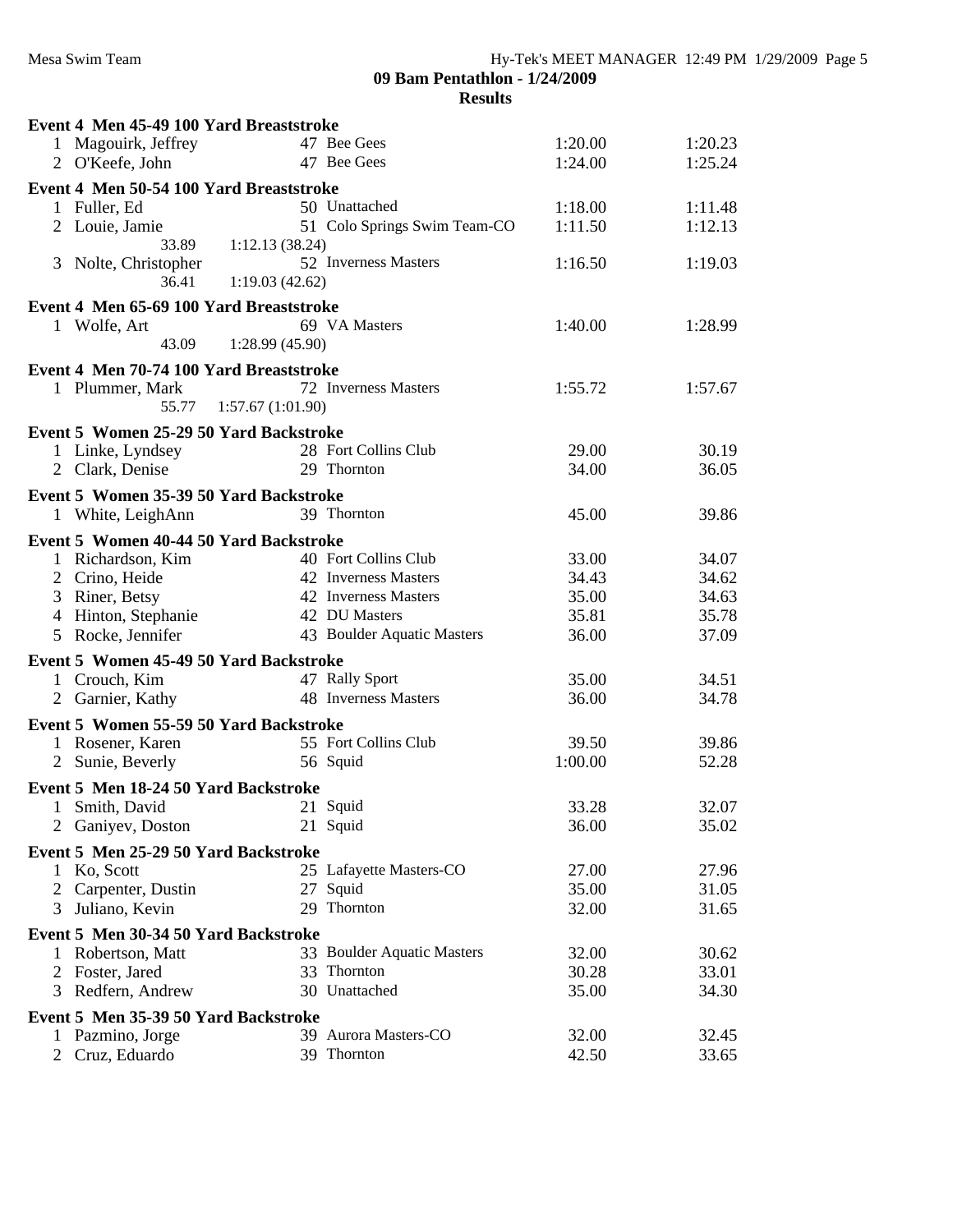|   | Event 5 Men 40-44 50 Yard Backstroke   |                |                                    |         |         |  |
|---|----------------------------------------|----------------|------------------------------------|---------|---------|--|
|   | Barringer, Rob                         |                | 43 Unattached                      | 34.00   | 31.68   |  |
| 2 | Shannon, Brian                         |                | 41 Thornton                        | 33.00   | 32.89   |  |
| 3 | Andrews, Mike                          |                | 42 Ft. Collins Area Swim Team Mst- | 31.00   | 33.06   |  |
| 4 | Sarche, Jon                            |                | 40 Swim Dogs                       | 37.00   | 36.79   |  |
| 5 | Pins, Michael                          |                | 43 Boulder Aquatic Masters         | 35.33   | 39.39   |  |
|   | Event 5 Men 45-49 50 Yard Backstroke   |                |                                    |         |         |  |
|   | 1 Cox, Randy                           |                | 46 Rally Sport                     | 28.20   | 27.94   |  |
|   | 2 LeVasseur, Andrew                    |                | 45 Squid                           | 29.99   | 30.36   |  |
| 3 | Roush, Stephen                         |                | 46 Windsor Masters-CO              | 33.13   | 32.11   |  |
| 4 | Miller, Burke                          |                | 49 Rally Sport                     | 37.00   | 32.76   |  |
| 5 | Cattles, Steve                         |                | 49 Bee Gees                        | 1:09.00 | 1:09.27 |  |
|   |                                        |                |                                    |         |         |  |
|   | Event 5 Men 50-54 50 Yard Backstroke   |                | 54 Bee Gees                        |         |         |  |
|   | 1 Hess, Richard                        |                |                                    | 29.90   | 30.70   |  |
|   | 2 Piszkin, Andy                        |                | 50 Miramont Masters Swim Team      | 32.00   | 30.94   |  |
| 3 | Lee, Marshall                          |                | 50 Rally Sport                     | 34.00   | 32.66   |  |
|   | 4 Grey, Dave                           |                | 50 Thornton                        | 31.50   | 34.58   |  |
|   | Event 5 Men 55-59 50 Yard Backstroke   |                |                                    |         |         |  |
|   | 1 Benson, Stan                         |                | 55 Boulder Aquatic Masters         | 29.66   | 30.19   |  |
|   | Event 5 Men 60-64 50 Yard Backstroke   |                |                                    |         |         |  |
|   | --- Carney, Kent                       |                | 61 Colorado Masters Swimmers       | 35.00   | DQ      |  |
|   | Event 5 Men 65-69 50 Yard Backstroke   |                |                                    |         |         |  |
|   | 1 Burgess, Thom                        |                | 66 Colorado Masters Swimmers       | 43.00   | 41.30   |  |
|   | 2 McDanal, Steve                       |                | 65 Jeffco Aquatic Masters          | 47.00   | 46.44   |  |
|   |                                        |                |                                    |         |         |  |
|   | Event 6 Women 30-34 100 Yard Freestyle |                |                                    |         |         |  |
|   | 1 Lee, Jodi                            |                | 31 Thornton                        | 1:12.00 | 1:01.60 |  |
|   | 29.72                                  | 1:01.60(31.88) |                                    |         |         |  |
|   | Event 6 Women 35-39 100 Yard Freestyle |                |                                    |         |         |  |
|   | 1 DeBoom, Nicole                       |                | 36 Boulder Aquatic Masters         | 56.50   | 57.41   |  |
|   | 27.97                                  | 57.41 (29.44)  |                                    |         |         |  |
|   | Event 6 Women 40-44 100 Yard Freestyle |                |                                    |         |         |  |
|   | 1 McGowan, Kristy                      |                | 41 Unattached                      | 1:03.00 | 1:02.41 |  |
|   | 30.16                                  | 1:02.41(32.25) |                                    |         |         |  |
|   | 2 Burrow-Crocker, Cilla                |                | 42 Boulder Aquatic Masters         | 1:04.00 | 1:04.97 |  |
|   | 31.15                                  | 1:04.97(33.82) |                                    |         |         |  |
| 3 | Dorsey, Kika                           |                | 43 Boulder Aquatic Masters         | 1:18.00 | 1:12.53 |  |
|   | 33.71                                  | 1:12.53(38.82) |                                    |         |         |  |
|   | Event 6 Women 45-49 100 Yard Freestyle |                |                                    |         |         |  |
|   | 1 Bank, Wendy                          |                | 46 Boulder Aquatic Masters         | 1:05.00 | 1:04.07 |  |
|   | 30.73                                  | 1:04.07(33.34) |                                    |         |         |  |
|   | 2 Frost, Cindy                         |                | 45 Fort Collins Club               | 1:07.40 | 1:09.80 |  |
|   | 33.72                                  | 1:09.80(36.08) |                                    |         |         |  |
|   | Event 6 Women 50-54 100 Yard Freestyle |                |                                    |         |         |  |
|   | 1 Conrad, Sara                         |                | 50 Boulder Aquatic Masters         | 1:30.00 | 1:18.60 |  |
|   | 37.20                                  | 1:18.60(41.40) |                                    |         |         |  |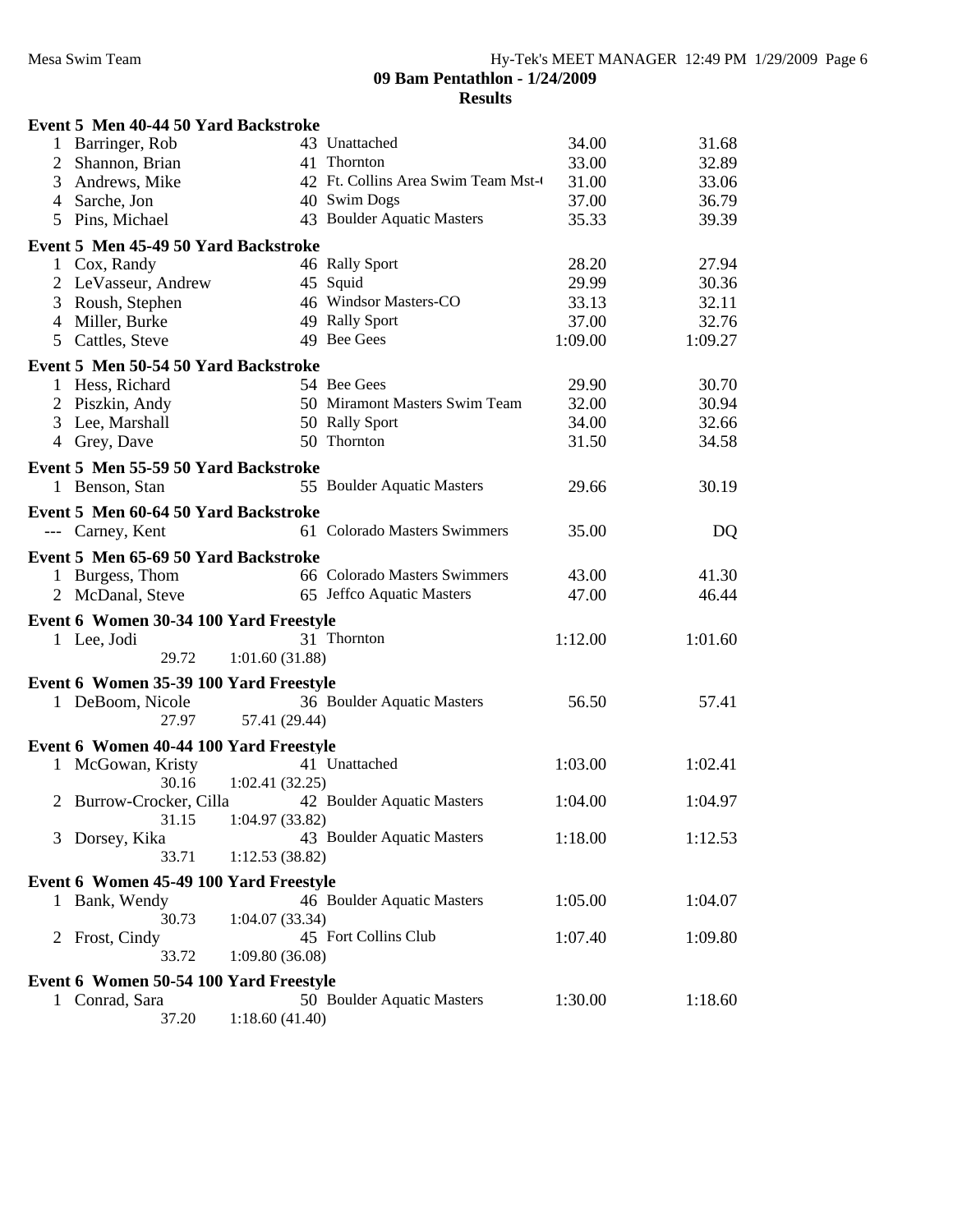| 29 Bee Gees<br>53.00<br>1 Caswell, Ian<br>52.12<br>25.54<br>52.12 (26.58)<br>27 Lafayette Masters-CO<br>52.71<br>Swaney, Dwight<br>54.20<br>$\mathbf{2}$<br>25.44<br>52.71 (27.27)<br>29 DU Masters<br>57.00<br>Johnson, Brett<br>57.34<br>3<br>27.33<br>57.34 (30.01)<br>26 Bee Gees<br>1:02.00<br>Cooper, Carter<br>1:00.02<br>4<br>29.79<br>1:00.02(30.23)<br>Event 6 Men 30-34 100 Yard Freestyle<br>56.00<br>1 Cox, Michael<br>31 Bee Gees<br>56.68<br>56.68 (29.51)<br>27.17<br>Event 6 Men 35-39 100 Yard Freestyle<br>35 Boulder Aquatic Masters<br>56.00<br>1 Van Winkle, Douglas<br>56.62<br>27.24<br>56.62 (29.38)<br>39 Aurora Masters-CO<br>2 Pazmino, Jorge<br>56.00<br>58.93<br>58.93 (31.04)<br>27.89<br>Event 6 Men 40-44 100 Yard Freestyle<br>40 Boulder Aquatic Masters<br>1:03.00<br>1 Clark, Cary<br>1:00.25<br>1:00.25(30.58)<br>29.67<br>Event 6 Men 45-49 100 Yard Freestyle<br>49 Rally Sport<br>59.00<br>1 Miller, Burke<br>59.32<br>29.51<br>59.32 (29.81)<br>Magouirk, Jeffrey<br>47 Bee Gees<br>1:00.00<br>1:01.84<br>$\mathbf{2}^-$<br>29.97<br>1:01.84(31.87)<br>47 Bee Gees<br>1:12.00<br>1:12.20<br>Kelly, John<br>3<br>34.18<br>1:12.20(38.02)<br>49 Bee Gees<br>1:33.00<br>Cattles, Steve<br>1:35.96<br>4<br>43.33<br>1:35.96(52.63)<br>Event 6 Men 50-54 100 Yard Freestyle<br>50 Unattached<br>58.00<br>1 Fuller, Ed<br>56.05<br>28.01<br>56.05 (28.04)<br>52 Inverness Masters<br>58.00<br>2 Nolte, Christopher<br>59.09<br>28.99<br>59.09 (30.10)<br>51 Colo Springs Swim Team-CO<br>Louie, Jamie<br>1:00.00<br>1:02.18<br>3<br>30.21<br>1:02.18(31.97)<br>52 Unattached<br>1:09.59<br>1:11.50<br>4 Gimlin, Dennis<br>33.93<br>1:11.50(37.57)<br>Event 6 Men 60-64 100 Yard Freestyle<br>63 Unattached<br>54.50<br>52.37<br>1 Abrahams, Rick<br>25.24<br>52.37 (27.13)<br>62 Unattached<br>1:03.00<br>2 Abbott, Bill<br>1:02.04<br>30.02<br>1:02.04(32.02)<br>Event 6 Men 65-69 100 Yard Freestyle<br>69 VA Masters<br>1 Wolfe, Art<br>1:10.00<br>1:06.54<br>32.34<br>1:06.54(34.20)<br>Event 6 Men 70-74 100 Yard Freestyle<br>1 Plummer, Mark<br>72 Inverness Masters<br>1:17.82<br>1:18.57 | Event 6 Men 25-29 100 Yard Freestyle |                |  |  |
|---------------------------------------------------------------------------------------------------------------------------------------------------------------------------------------------------------------------------------------------------------------------------------------------------------------------------------------------------------------------------------------------------------------------------------------------------------------------------------------------------------------------------------------------------------------------------------------------------------------------------------------------------------------------------------------------------------------------------------------------------------------------------------------------------------------------------------------------------------------------------------------------------------------------------------------------------------------------------------------------------------------------------------------------------------------------------------------------------------------------------------------------------------------------------------------------------------------------------------------------------------------------------------------------------------------------------------------------------------------------------------------------------------------------------------------------------------------------------------------------------------------------------------------------------------------------------------------------------------------------------------------------------------------------------------------------------------------------------------------------------------------------------------------------------------------------------------------------------------------------------------------------------------------------------------------------------------------------------------------------------------------------------------------------------------------------------------------------------------------------------------------|--------------------------------------|----------------|--|--|
|                                                                                                                                                                                                                                                                                                                                                                                                                                                                                                                                                                                                                                                                                                                                                                                                                                                                                                                                                                                                                                                                                                                                                                                                                                                                                                                                                                                                                                                                                                                                                                                                                                                                                                                                                                                                                                                                                                                                                                                                                                                                                                                                       |                                      |                |  |  |
|                                                                                                                                                                                                                                                                                                                                                                                                                                                                                                                                                                                                                                                                                                                                                                                                                                                                                                                                                                                                                                                                                                                                                                                                                                                                                                                                                                                                                                                                                                                                                                                                                                                                                                                                                                                                                                                                                                                                                                                                                                                                                                                                       |                                      |                |  |  |
|                                                                                                                                                                                                                                                                                                                                                                                                                                                                                                                                                                                                                                                                                                                                                                                                                                                                                                                                                                                                                                                                                                                                                                                                                                                                                                                                                                                                                                                                                                                                                                                                                                                                                                                                                                                                                                                                                                                                                                                                                                                                                                                                       |                                      |                |  |  |
|                                                                                                                                                                                                                                                                                                                                                                                                                                                                                                                                                                                                                                                                                                                                                                                                                                                                                                                                                                                                                                                                                                                                                                                                                                                                                                                                                                                                                                                                                                                                                                                                                                                                                                                                                                                                                                                                                                                                                                                                                                                                                                                                       |                                      |                |  |  |
|                                                                                                                                                                                                                                                                                                                                                                                                                                                                                                                                                                                                                                                                                                                                                                                                                                                                                                                                                                                                                                                                                                                                                                                                                                                                                                                                                                                                                                                                                                                                                                                                                                                                                                                                                                                                                                                                                                                                                                                                                                                                                                                                       |                                      |                |  |  |
|                                                                                                                                                                                                                                                                                                                                                                                                                                                                                                                                                                                                                                                                                                                                                                                                                                                                                                                                                                                                                                                                                                                                                                                                                                                                                                                                                                                                                                                                                                                                                                                                                                                                                                                                                                                                                                                                                                                                                                                                                                                                                                                                       |                                      |                |  |  |
|                                                                                                                                                                                                                                                                                                                                                                                                                                                                                                                                                                                                                                                                                                                                                                                                                                                                                                                                                                                                                                                                                                                                                                                                                                                                                                                                                                                                                                                                                                                                                                                                                                                                                                                                                                                                                                                                                                                                                                                                                                                                                                                                       |                                      |                |  |  |
|                                                                                                                                                                                                                                                                                                                                                                                                                                                                                                                                                                                                                                                                                                                                                                                                                                                                                                                                                                                                                                                                                                                                                                                                                                                                                                                                                                                                                                                                                                                                                                                                                                                                                                                                                                                                                                                                                                                                                                                                                                                                                                                                       |                                      |                |  |  |
|                                                                                                                                                                                                                                                                                                                                                                                                                                                                                                                                                                                                                                                                                                                                                                                                                                                                                                                                                                                                                                                                                                                                                                                                                                                                                                                                                                                                                                                                                                                                                                                                                                                                                                                                                                                                                                                                                                                                                                                                                                                                                                                                       |                                      |                |  |  |
|                                                                                                                                                                                                                                                                                                                                                                                                                                                                                                                                                                                                                                                                                                                                                                                                                                                                                                                                                                                                                                                                                                                                                                                                                                                                                                                                                                                                                                                                                                                                                                                                                                                                                                                                                                                                                                                                                                                                                                                                                                                                                                                                       |                                      |                |  |  |
|                                                                                                                                                                                                                                                                                                                                                                                                                                                                                                                                                                                                                                                                                                                                                                                                                                                                                                                                                                                                                                                                                                                                                                                                                                                                                                                                                                                                                                                                                                                                                                                                                                                                                                                                                                                                                                                                                                                                                                                                                                                                                                                                       |                                      |                |  |  |
|                                                                                                                                                                                                                                                                                                                                                                                                                                                                                                                                                                                                                                                                                                                                                                                                                                                                                                                                                                                                                                                                                                                                                                                                                                                                                                                                                                                                                                                                                                                                                                                                                                                                                                                                                                                                                                                                                                                                                                                                                                                                                                                                       |                                      |                |  |  |
|                                                                                                                                                                                                                                                                                                                                                                                                                                                                                                                                                                                                                                                                                                                                                                                                                                                                                                                                                                                                                                                                                                                                                                                                                                                                                                                                                                                                                                                                                                                                                                                                                                                                                                                                                                                                                                                                                                                                                                                                                                                                                                                                       |                                      |                |  |  |
|                                                                                                                                                                                                                                                                                                                                                                                                                                                                                                                                                                                                                                                                                                                                                                                                                                                                                                                                                                                                                                                                                                                                                                                                                                                                                                                                                                                                                                                                                                                                                                                                                                                                                                                                                                                                                                                                                                                                                                                                                                                                                                                                       |                                      |                |  |  |
|                                                                                                                                                                                                                                                                                                                                                                                                                                                                                                                                                                                                                                                                                                                                                                                                                                                                                                                                                                                                                                                                                                                                                                                                                                                                                                                                                                                                                                                                                                                                                                                                                                                                                                                                                                                                                                                                                                                                                                                                                                                                                                                                       |                                      |                |  |  |
|                                                                                                                                                                                                                                                                                                                                                                                                                                                                                                                                                                                                                                                                                                                                                                                                                                                                                                                                                                                                                                                                                                                                                                                                                                                                                                                                                                                                                                                                                                                                                                                                                                                                                                                                                                                                                                                                                                                                                                                                                                                                                                                                       |                                      |                |  |  |
|                                                                                                                                                                                                                                                                                                                                                                                                                                                                                                                                                                                                                                                                                                                                                                                                                                                                                                                                                                                                                                                                                                                                                                                                                                                                                                                                                                                                                                                                                                                                                                                                                                                                                                                                                                                                                                                                                                                                                                                                                                                                                                                                       |                                      |                |  |  |
|                                                                                                                                                                                                                                                                                                                                                                                                                                                                                                                                                                                                                                                                                                                                                                                                                                                                                                                                                                                                                                                                                                                                                                                                                                                                                                                                                                                                                                                                                                                                                                                                                                                                                                                                                                                                                                                                                                                                                                                                                                                                                                                                       |                                      |                |  |  |
|                                                                                                                                                                                                                                                                                                                                                                                                                                                                                                                                                                                                                                                                                                                                                                                                                                                                                                                                                                                                                                                                                                                                                                                                                                                                                                                                                                                                                                                                                                                                                                                                                                                                                                                                                                                                                                                                                                                                                                                                                                                                                                                                       |                                      |                |  |  |
|                                                                                                                                                                                                                                                                                                                                                                                                                                                                                                                                                                                                                                                                                                                                                                                                                                                                                                                                                                                                                                                                                                                                                                                                                                                                                                                                                                                                                                                                                                                                                                                                                                                                                                                                                                                                                                                                                                                                                                                                                                                                                                                                       |                                      |                |  |  |
|                                                                                                                                                                                                                                                                                                                                                                                                                                                                                                                                                                                                                                                                                                                                                                                                                                                                                                                                                                                                                                                                                                                                                                                                                                                                                                                                                                                                                                                                                                                                                                                                                                                                                                                                                                                                                                                                                                                                                                                                                                                                                                                                       |                                      |                |  |  |
|                                                                                                                                                                                                                                                                                                                                                                                                                                                                                                                                                                                                                                                                                                                                                                                                                                                                                                                                                                                                                                                                                                                                                                                                                                                                                                                                                                                                                                                                                                                                                                                                                                                                                                                                                                                                                                                                                                                                                                                                                                                                                                                                       |                                      |                |  |  |
|                                                                                                                                                                                                                                                                                                                                                                                                                                                                                                                                                                                                                                                                                                                                                                                                                                                                                                                                                                                                                                                                                                                                                                                                                                                                                                                                                                                                                                                                                                                                                                                                                                                                                                                                                                                                                                                                                                                                                                                                                                                                                                                                       |                                      |                |  |  |
|                                                                                                                                                                                                                                                                                                                                                                                                                                                                                                                                                                                                                                                                                                                                                                                                                                                                                                                                                                                                                                                                                                                                                                                                                                                                                                                                                                                                                                                                                                                                                                                                                                                                                                                                                                                                                                                                                                                                                                                                                                                                                                                                       |                                      |                |  |  |
|                                                                                                                                                                                                                                                                                                                                                                                                                                                                                                                                                                                                                                                                                                                                                                                                                                                                                                                                                                                                                                                                                                                                                                                                                                                                                                                                                                                                                                                                                                                                                                                                                                                                                                                                                                                                                                                                                                                                                                                                                                                                                                                                       |                                      |                |  |  |
|                                                                                                                                                                                                                                                                                                                                                                                                                                                                                                                                                                                                                                                                                                                                                                                                                                                                                                                                                                                                                                                                                                                                                                                                                                                                                                                                                                                                                                                                                                                                                                                                                                                                                                                                                                                                                                                                                                                                                                                                                                                                                                                                       |                                      |                |  |  |
|                                                                                                                                                                                                                                                                                                                                                                                                                                                                                                                                                                                                                                                                                                                                                                                                                                                                                                                                                                                                                                                                                                                                                                                                                                                                                                                                                                                                                                                                                                                                                                                                                                                                                                                                                                                                                                                                                                                                                                                                                                                                                                                                       |                                      |                |  |  |
|                                                                                                                                                                                                                                                                                                                                                                                                                                                                                                                                                                                                                                                                                                                                                                                                                                                                                                                                                                                                                                                                                                                                                                                                                                                                                                                                                                                                                                                                                                                                                                                                                                                                                                                                                                                                                                                                                                                                                                                                                                                                                                                                       |                                      |                |  |  |
|                                                                                                                                                                                                                                                                                                                                                                                                                                                                                                                                                                                                                                                                                                                                                                                                                                                                                                                                                                                                                                                                                                                                                                                                                                                                                                                                                                                                                                                                                                                                                                                                                                                                                                                                                                                                                                                                                                                                                                                                                                                                                                                                       |                                      |                |  |  |
|                                                                                                                                                                                                                                                                                                                                                                                                                                                                                                                                                                                                                                                                                                                                                                                                                                                                                                                                                                                                                                                                                                                                                                                                                                                                                                                                                                                                                                                                                                                                                                                                                                                                                                                                                                                                                                                                                                                                                                                                                                                                                                                                       |                                      |                |  |  |
|                                                                                                                                                                                                                                                                                                                                                                                                                                                                                                                                                                                                                                                                                                                                                                                                                                                                                                                                                                                                                                                                                                                                                                                                                                                                                                                                                                                                                                                                                                                                                                                                                                                                                                                                                                                                                                                                                                                                                                                                                                                                                                                                       |                                      |                |  |  |
|                                                                                                                                                                                                                                                                                                                                                                                                                                                                                                                                                                                                                                                                                                                                                                                                                                                                                                                                                                                                                                                                                                                                                                                                                                                                                                                                                                                                                                                                                                                                                                                                                                                                                                                                                                                                                                                                                                                                                                                                                                                                                                                                       |                                      |                |  |  |
|                                                                                                                                                                                                                                                                                                                                                                                                                                                                                                                                                                                                                                                                                                                                                                                                                                                                                                                                                                                                                                                                                                                                                                                                                                                                                                                                                                                                                                                                                                                                                                                                                                                                                                                                                                                                                                                                                                                                                                                                                                                                                                                                       |                                      |                |  |  |
|                                                                                                                                                                                                                                                                                                                                                                                                                                                                                                                                                                                                                                                                                                                                                                                                                                                                                                                                                                                                                                                                                                                                                                                                                                                                                                                                                                                                                                                                                                                                                                                                                                                                                                                                                                                                                                                                                                                                                                                                                                                                                                                                       |                                      |                |  |  |
|                                                                                                                                                                                                                                                                                                                                                                                                                                                                                                                                                                                                                                                                                                                                                                                                                                                                                                                                                                                                                                                                                                                                                                                                                                                                                                                                                                                                                                                                                                                                                                                                                                                                                                                                                                                                                                                                                                                                                                                                                                                                                                                                       |                                      |                |  |  |
|                                                                                                                                                                                                                                                                                                                                                                                                                                                                                                                                                                                                                                                                                                                                                                                                                                                                                                                                                                                                                                                                                                                                                                                                                                                                                                                                                                                                                                                                                                                                                                                                                                                                                                                                                                                                                                                                                                                                                                                                                                                                                                                                       |                                      |                |  |  |
|                                                                                                                                                                                                                                                                                                                                                                                                                                                                                                                                                                                                                                                                                                                                                                                                                                                                                                                                                                                                                                                                                                                                                                                                                                                                                                                                                                                                                                                                                                                                                                                                                                                                                                                                                                                                                                                                                                                                                                                                                                                                                                                                       |                                      |                |  |  |
|                                                                                                                                                                                                                                                                                                                                                                                                                                                                                                                                                                                                                                                                                                                                                                                                                                                                                                                                                                                                                                                                                                                                                                                                                                                                                                                                                                                                                                                                                                                                                                                                                                                                                                                                                                                                                                                                                                                                                                                                                                                                                                                                       |                                      |                |  |  |
|                                                                                                                                                                                                                                                                                                                                                                                                                                                                                                                                                                                                                                                                                                                                                                                                                                                                                                                                                                                                                                                                                                                                                                                                                                                                                                                                                                                                                                                                                                                                                                                                                                                                                                                                                                                                                                                                                                                                                                                                                                                                                                                                       |                                      |                |  |  |
|                                                                                                                                                                                                                                                                                                                                                                                                                                                                                                                                                                                                                                                                                                                                                                                                                                                                                                                                                                                                                                                                                                                                                                                                                                                                                                                                                                                                                                                                                                                                                                                                                                                                                                                                                                                                                                                                                                                                                                                                                                                                                                                                       |                                      |                |  |  |
|                                                                                                                                                                                                                                                                                                                                                                                                                                                                                                                                                                                                                                                                                                                                                                                                                                                                                                                                                                                                                                                                                                                                                                                                                                                                                                                                                                                                                                                                                                                                                                                                                                                                                                                                                                                                                                                                                                                                                                                                                                                                                                                                       |                                      |                |  |  |
|                                                                                                                                                                                                                                                                                                                                                                                                                                                                                                                                                                                                                                                                                                                                                                                                                                                                                                                                                                                                                                                                                                                                                                                                                                                                                                                                                                                                                                                                                                                                                                                                                                                                                                                                                                                                                                                                                                                                                                                                                                                                                                                                       |                                      |                |  |  |
|                                                                                                                                                                                                                                                                                                                                                                                                                                                                                                                                                                                                                                                                                                                                                                                                                                                                                                                                                                                                                                                                                                                                                                                                                                                                                                                                                                                                                                                                                                                                                                                                                                                                                                                                                                                                                                                                                                                                                                                                                                                                                                                                       |                                      |                |  |  |
|                                                                                                                                                                                                                                                                                                                                                                                                                                                                                                                                                                                                                                                                                                                                                                                                                                                                                                                                                                                                                                                                                                                                                                                                                                                                                                                                                                                                                                                                                                                                                                                                                                                                                                                                                                                                                                                                                                                                                                                                                                                                                                                                       |                                      |                |  |  |
|                                                                                                                                                                                                                                                                                                                                                                                                                                                                                                                                                                                                                                                                                                                                                                                                                                                                                                                                                                                                                                                                                                                                                                                                                                                                                                                                                                                                                                                                                                                                                                                                                                                                                                                                                                                                                                                                                                                                                                                                                                                                                                                                       |                                      |                |  |  |
|                                                                                                                                                                                                                                                                                                                                                                                                                                                                                                                                                                                                                                                                                                                                                                                                                                                                                                                                                                                                                                                                                                                                                                                                                                                                                                                                                                                                                                                                                                                                                                                                                                                                                                                                                                                                                                                                                                                                                                                                                                                                                                                                       |                                      |                |  |  |
|                                                                                                                                                                                                                                                                                                                                                                                                                                                                                                                                                                                                                                                                                                                                                                                                                                                                                                                                                                                                                                                                                                                                                                                                                                                                                                                                                                                                                                                                                                                                                                                                                                                                                                                                                                                                                                                                                                                                                                                                                                                                                                                                       |                                      |                |  |  |
|                                                                                                                                                                                                                                                                                                                                                                                                                                                                                                                                                                                                                                                                                                                                                                                                                                                                                                                                                                                                                                                                                                                                                                                                                                                                                                                                                                                                                                                                                                                                                                                                                                                                                                                                                                                                                                                                                                                                                                                                                                                                                                                                       |                                      |                |  |  |
|                                                                                                                                                                                                                                                                                                                                                                                                                                                                                                                                                                                                                                                                                                                                                                                                                                                                                                                                                                                                                                                                                                                                                                                                                                                                                                                                                                                                                                                                                                                                                                                                                                                                                                                                                                                                                                                                                                                                                                                                                                                                                                                                       | 37.32                                | 1:18.57(41.25) |  |  |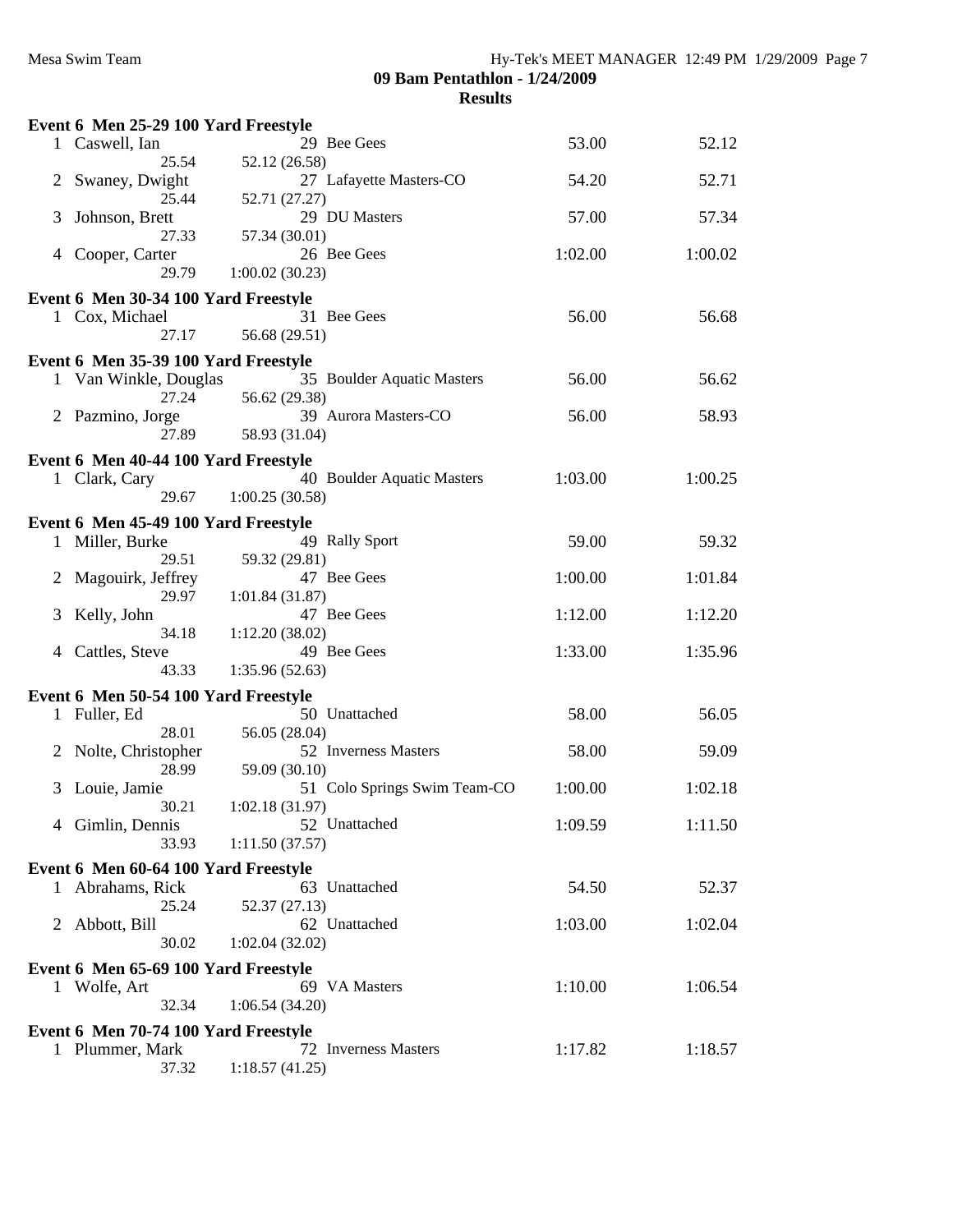|                           | Event 7 Women 25-29 100 Yard IM        |                                              |         |         |  |
|---------------------------|----------------------------------------|----------------------------------------------|---------|---------|--|
|                           | 1 Linke, Lyndsey<br>29.62              | 28 Fort Collins Club<br>1:04.36(34.74)       | 1:02.00 | 1:04.36 |  |
|                           | Gibbons, Chelsea<br>35.49              | 25 Bee Gees<br>1:12.42(36.93)                | 1:14.00 | 1:12.42 |  |
| 3                         | Clark, Denise<br>34.53                 | 29 Thornton<br>1:17.01(42.48)                | 1:12.00 | 1:17.01 |  |
|                           |                                        |                                              |         |         |  |
|                           | <b>Event 7 Women 35-39 100 Yard IM</b> |                                              |         |         |  |
|                           | 1 DeBoom, Nicole<br>30.69              | 36 Boulder Aquatic Masters<br>1:05.06(34.37) | 1:08.99 | 1:05.06 |  |
|                           | Event 7 Women 40-44 100 Yard IM        |                                              |         |         |  |
|                           | 1 Richardson, Kim<br>33.74             | 40 Fort Collins Club<br>1:13.99(40.25)       | 1:13.10 | 1:13.99 |  |
|                           | 2 Hinton, Stephanie                    | 42 DU Masters                                | 1:15.98 | 1:14.66 |  |
|                           | 34.45                                  | 1:14.66(40.21)                               |         |         |  |
| 3                         | Crino, Heide                           | 42 Inverness Masters                         | 1:16.76 | 1:16.76 |  |
|                           | 4 Rocke, Jennifer<br>38.55             | 43 Boulder Aquatic Masters<br>1:22.34(43.79) | 1:18.75 | 1:22.34 |  |
| 5                         | Clapp, Christine                       | 42 Inverness Masters                         | 1:46.00 | 1:44.51 |  |
|                           | 54.47                                  | 1:44.51(50.04)                               |         |         |  |
|                           | Event 7 Women 45-49 100 Yard IM        |                                              |         |         |  |
|                           | 1 Crouch, Kim                          | 47 Rally Sport                               | 1:09.00 | 1:09.39 |  |
|                           | 33.08                                  | 1:09.39(36.31)                               |         |         |  |
| 2                         | Garnier, Kathy<br>34.30                | 48 Inverness Masters                         | 1:15.00 | 1:11.93 |  |
| 3                         | Frost, Cindy                           | 1:11.93(37.63)<br>45 Fort Collins Club       | 1:16.10 | 1:19.35 |  |
|                           | 38.54                                  | 1:19.35(40.81)                               |         |         |  |
|                           | 4 Nolte, Susan                         | 47 Inverness Masters                         | 1:26.00 | 1:26.92 |  |
|                           | 41.77                                  | 1:26.92(45.15)                               |         |         |  |
|                           | Event 7 Women 55-59 100 Yard IM        |                                              |         |         |  |
|                           | 1 Rosener, Karen                       | 55 Fort Collins Club                         | 1:16.50 | 1:16.05 |  |
|                           | 36.63                                  | 1:16.05(39.42)                               |         |         |  |
|                           | 2 Sunie, Beverly                       | 56 Squid                                     | 1:45.00 | 1:37.12 |  |
|                           | 47.09                                  | 1:37.12(50.03)                               |         |         |  |
|                           | Event 7 Men 18-24 100 Yard IM          |                                              |         |         |  |
|                           | 1 Smith, David                         | 21 Squid                                     | 1:09.18 | 1:07.88 |  |
|                           | 30.66                                  | 1:07.88(37.22)                               |         |         |  |
|                           | Ganiyev, Doston                        | 21 Squid                                     | 1:08.19 | 1:10.41 |  |
|                           | 32.47                                  | 1:10.41(37.94)                               |         |         |  |
|                           | Event 7 Men 25-29 100 Yard IM          |                                              |         |         |  |
|                           | 1 Ko, Scott                            | 25 Lafayette Masters-CO                      | 1:03.00 | 1:02.50 |  |
|                           | 28.29                                  | 1:02.50(34.21)                               |         |         |  |
| $\mathbb{Z}^{\mathbb{Z}}$ | Juliano, Kevin                         | 29 Thornton                                  | 1:08.00 | 1:06.15 |  |
|                           | 30.53                                  | 1:06.15(35.62)                               |         |         |  |
| 3                         | Carpenter, Dustin                      | 27 Squid                                     | 1:06.00 | 1:06.91 |  |
|                           | 29.99                                  | 1:06.91(36.92)                               |         |         |  |
|                           | Event 7 Men 30-34 100 Yard IM          |                                              |         |         |  |
|                           | 1 Robertson, Matt                      | 33 Boulder Aquatic Masters                   | 1:00.00 | 1:05.84 |  |
|                           | 29.88                                  | 1:05.84 (35.96)                              |         |         |  |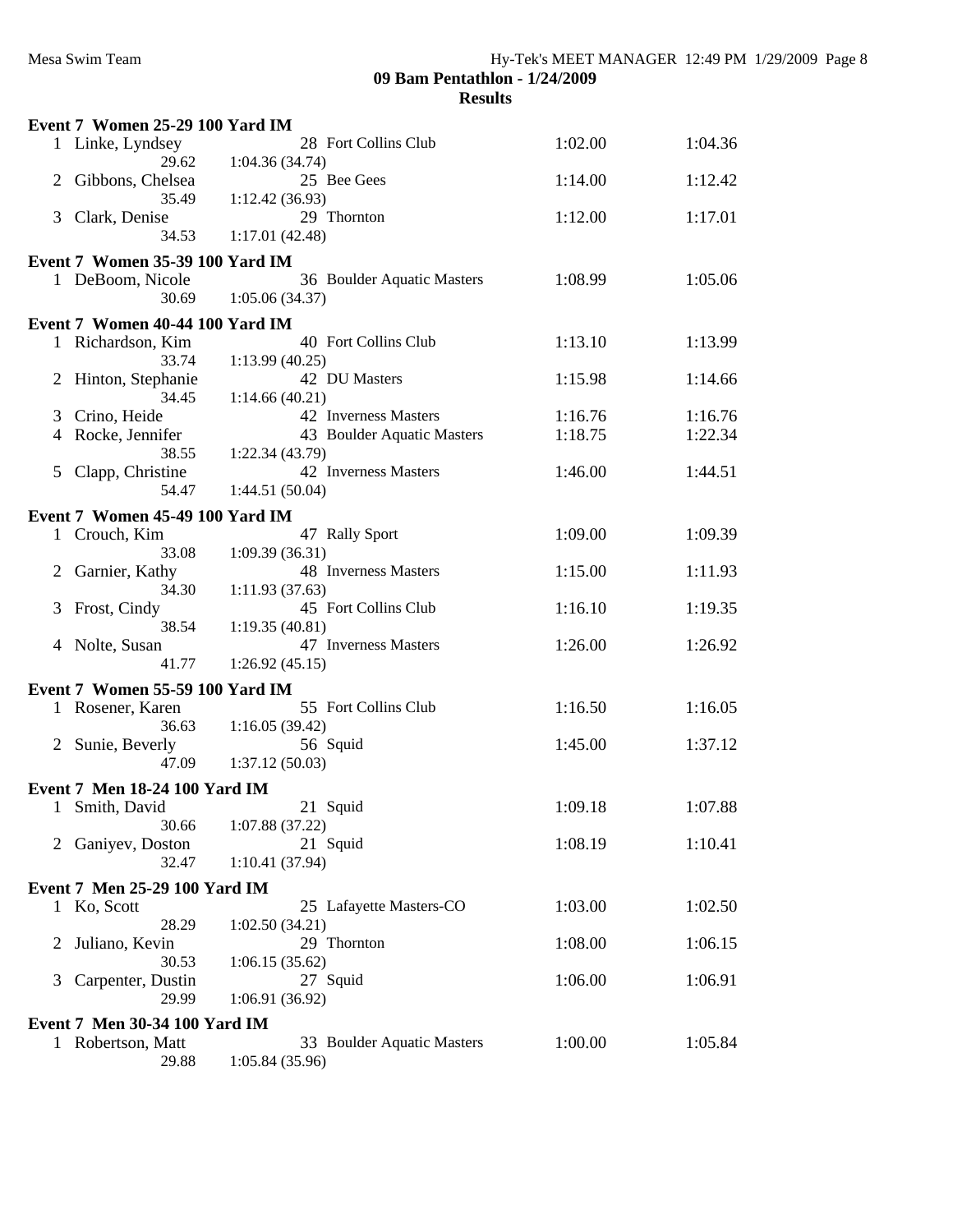**09 Bam Pentathlon - 1/24/2009**

**Results**

|                | (Event 7 Men 30-34 100 Yard IM)                  |                                             |         |         |
|----------------|--------------------------------------------------|---------------------------------------------|---------|---------|
|                | 2 Foster, Jared                                  | 33 Thornton                                 | 1:07.00 | 1:08.25 |
|                | 31.85                                            | 1:08.25(36.40)                              |         |         |
|                | 3 Redfern, Andrew<br>32.09                       | 30 Unattached<br>1:17.28(45.19)             | 1:25.00 | 1:17.28 |
|                |                                                  |                                             |         |         |
|                | Event 7 Men 35-39 100 Yard IM                    |                                             |         |         |
|                | 1 Cruz, Eduardo<br>31.43                         | 39 Thornton<br>1:09.11(37.68)               | 1:20.66 | 1:09.11 |
|                | 2 Pazmino, Jorge                                 | 39 Aurora Masters-CO                        | 1:08.56 | 1:11.87 |
|                | 33.37                                            | 1:11.87(38.50)                              |         |         |
|                | <b>Event 7 Men 40-44 100 Yard IM</b>             |                                             |         |         |
|                | 1 Andrews, Mike                                  | 42 Ft. Collins Area Swim Team Mst-4 1:05.00 |         | 1:03.19 |
|                | 29.79                                            | 1:03.19(33.40)                              |         |         |
| $\overline{2}$ | Barringer, Rob                                   | 43 Unattached                               | 1:05.00 | 1:04.24 |
|                | 29.70                                            | 1:04.24(34.54)<br>41 Thornton               |         |         |
| 3              | Shannon, Brian<br>32.30                          | 1:06.79 (34.49)                             | 1:08.00 | 1:06.79 |
| 4              | Clark, Cary                                      | 40 Boulder Aquatic Masters                  | 1:12.00 | 1:12.16 |
|                | 33.96                                            | 1:12.16(38.20)                              |         |         |
| 5              | Sarche, Jon                                      | 40 Swim Dogs                                | 1:13.50 | 1:14.15 |
|                | 35.20                                            | 1:14.15(38.95)                              |         |         |
| 6              | Pins, Michael                                    | 43 Boulder Aquatic Masters                  | 1:11.92 | 1:15.59 |
|                | 36.01                                            | 1:15.59(39.58)                              |         |         |
|                | Event 7 Men 45-49 100 Yard IM                    |                                             |         |         |
|                | 1 Cox, Randy<br>27.86                            | 46 Rally Sport<br>59.54 (31.68)             | 1:00.50 | 59.54   |
|                | 2 LeVasseur, Andrew                              | 45 Squid                                    | 1:05.59 | 1:05.51 |
|                | 30.29                                            | 1:05.51(35.22)                              |         |         |
| 3              | Roush, Stephen                                   | 46 Windsor Masters-CO                       | 1:07.50 | 1:07.25 |
|                | 31.13                                            | 1:07.25(36.12)                              |         |         |
|                | 4 O'Keefe, John                                  | 47 Bee Gees                                 | 1:20.00 | 1:20.22 |
|                | 39.60                                            | 1:20.22(40.62)<br>47 Bee Gees               | 1:25.00 | 1:23.69 |
|                | 5 Kelly, John<br>37.80                           | 1:23.69(45.89)                              |         |         |
|                |                                                  |                                             |         |         |
|                | Event 7 Men 50-54 100 Yard IM<br>1 Hess, Richard | 54 Bee Gees                                 | 1:02.50 | 1:02.13 |
|                |                                                  | 28.20 1:02.13 (33.93)                       |         |         |
|                | 2 Piszkin, Andy                                  | 50 Miramont Masters Swim Team               | 1:05.00 | 1:04.56 |
|                | 29.08                                            | 1:04.56(35.48)                              |         |         |
| 3              | Grey, Dave                                       | 50 Thornton                                 | 1:04.60 | 1:05.92 |
|                | 31.21                                            | 1:05.92(34.71)                              |         |         |
| 4              | Lee, Marshall<br>31.46                           | 50 Rally Sport<br>1:07.74(36.28)            | 1:06.00 | 1:07.74 |
| 5              | Gimlin, Dennis                                   | 52 Unattached                               | 1:17.40 | 1:21.48 |
|                | 39.43                                            | 1:21.48(42.05)                              |         |         |
|                | Event 7 Men 55-59 100 Yard IM                    |                                             |         |         |
|                | 1 McElhinney, Tom                                | 55 Bee Gees                                 | 28.00   | 1:21.54 |
|                | 38.71                                            | 1:21.54(42.83)                              |         |         |
|                | <b>Event 7 Men 60-64 100 Yard IM</b>             |                                             |         |         |
|                | 1 Abrahams, Rick                                 | 63 Unattached                               | 1:05.00 | 1:04.57 |
|                | 30.41                                            | 1:04.57(34.16)                              |         |         |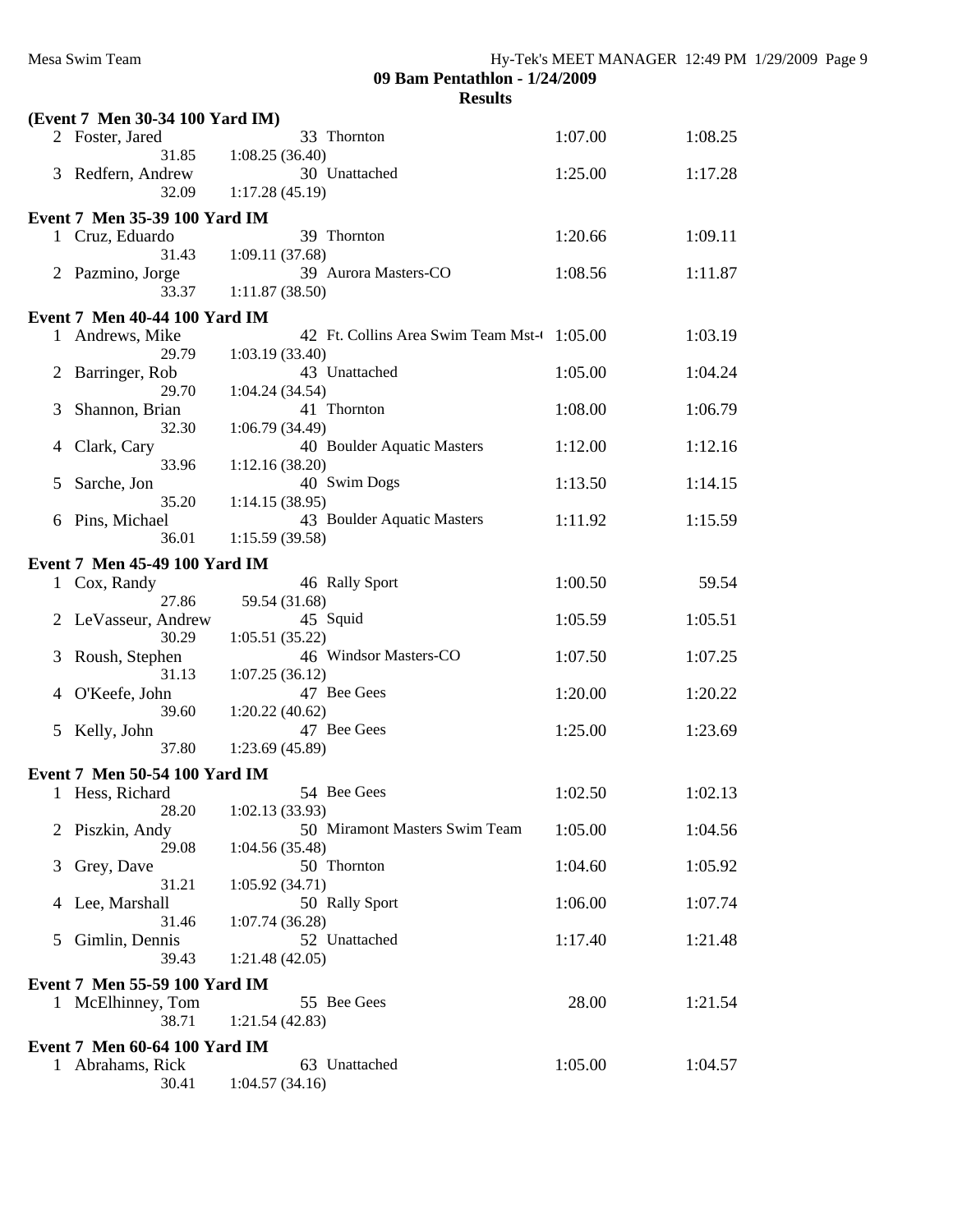| (Event 7 Men 60-64 100 Yard IM)                                        |                                        |         |         |
|------------------------------------------------------------------------|----------------------------------------|---------|---------|
| 2 Abbott, Bill                                                         | 62 Unattached                          | 1:12.00 | 1:09.65 |
| 32.38                                                                  | 1:09.65(37.27)                         |         |         |
| <b>Event 7 Men 65-69 100 Yard IM</b>                                   |                                        |         |         |
| Burgess, Thom<br>$\mathbf{1}$                                          | 66 Colorado Masters Swimmers           | 1:27.00 | 1:25.91 |
| 42.41                                                                  | 1:25.91(43.50)                         |         |         |
| McDanal, Steve<br>2                                                    | 65 Jeffco Aquatic Masters              | 1:40.00 | 1:48.20 |
| 50.97                                                                  | 1:48.20(57.23)                         |         |         |
| Event 8 Women 30-34 100 Yard Butterfly                                 |                                        |         |         |
| 1 Lee, Jodi<br>32.06                                                   | 31 Thornton                            | 1:12.00 | 1:08.56 |
|                                                                        | 1:08.56(36.50)                         |         |         |
| <b>Event 8 Women 40-44 100 Yard Butterfly</b>                          |                                        |         |         |
| 1 Riner, Betsy<br>36.59                                                | 42 Inverness Masters<br>1:18.95(42.36) | 1:16.00 | 1:18.95 |
|                                                                        |                                        |         |         |
| Event 8 Men 18-24 100 Yard Butterfly                                   | 24 Bee Gees                            | 1:00.00 | 1:00.13 |
| Gimlin, Matt<br>1<br>28.08                                             | 1:00.13(32.05)                         |         |         |
|                                                                        |                                        |         |         |
| Event 8 Men 25-29 100 Yard Butterfly<br>Swaney, Dwight<br>$\mathbf{1}$ | 27 Lafayette Masters-CO                | 59.90   | 58.16   |
| 27.96                                                                  | 58.16 (30.20)                          |         |         |
| Caswell, Ian<br>2                                                      | 29 Bee Gees                            | 59.00   | 58.75   |
| 27.80                                                                  | 58.75 (30.95)                          |         |         |
| 3<br>Cooper, Carter                                                    | 26 Bee Gees                            | 1:14.00 | 1:06.67 |
| 30.36                                                                  | 1:06.67(36.31)                         |         |         |
| Johnson, Brett<br>4<br>31.96                                           | 29 DU Masters<br>1:09.72(37.76)        | 1:10.00 | 1:09.72 |
|                                                                        |                                        |         |         |
| Event 8 Men 30-34 100 Yard Butterfly                                   | 31 Bee Gees                            |         | 1:01.40 |
| 1 Cox, Michael<br>28.66                                                | 1:01.40(32.74)                         | 1:00.00 |         |
|                                                                        |                                        |         |         |
| Event 8 Men 35-39 100 Yard Butterfly<br>1 Van Winkle, Douglas          | 35 Boulder Aquatic Masters             | 1:05.00 | 1:01.01 |
| 28.91                                                                  | 1:01.01(32.10)                         |         |         |
| Event 8 Men 45-49 100 Yard Butterfly                                   |                                        |         |         |
| 1 Magouirk, Jeffrey                                                    | 47 Bee Gees                            | 1:18.00 | 1:25.56 |
|                                                                        | 35.66 1:25.56 (49.90)                  |         |         |
| Event 8 Men 50-54 100 Yard Butterfly                                   |                                        |         |         |
| 1 Fuller, Ed                                                           | 50 Unattached                          | 1:02.00 | 1:00.98 |
| 29.12                                                                  | 1:00.98(31.86)                         |         |         |
| Nolte, Christopher<br>2                                                | 52 Inverness Masters                   | 1:06.00 | 1:07.70 |
| 30.90                                                                  | 1:07.70(36.80)                         |         |         |
| Louie, Jamie<br>3                                                      | 51 Colo Springs Swim Team-CO           | 1:07.00 | 1:12.68 |
| 33.24                                                                  | 1:12.68(39.44)                         |         |         |
| Event 8 Men 60-64 100 Yard Butterfly                                   |                                        |         |         |
| 1 Abbott, Bill                                                         | 62 Unattached                          | 1:09.00 | 1:07.88 |
| 31.35                                                                  | 1:07.88(36.53)                         |         |         |
| Event 8 Men 65-69 100 Yard Butterfly                                   |                                        |         |         |
| Wolfe, Art<br>1                                                        | 69 VA Masters                          | 1:28.00 | 1:23.13 |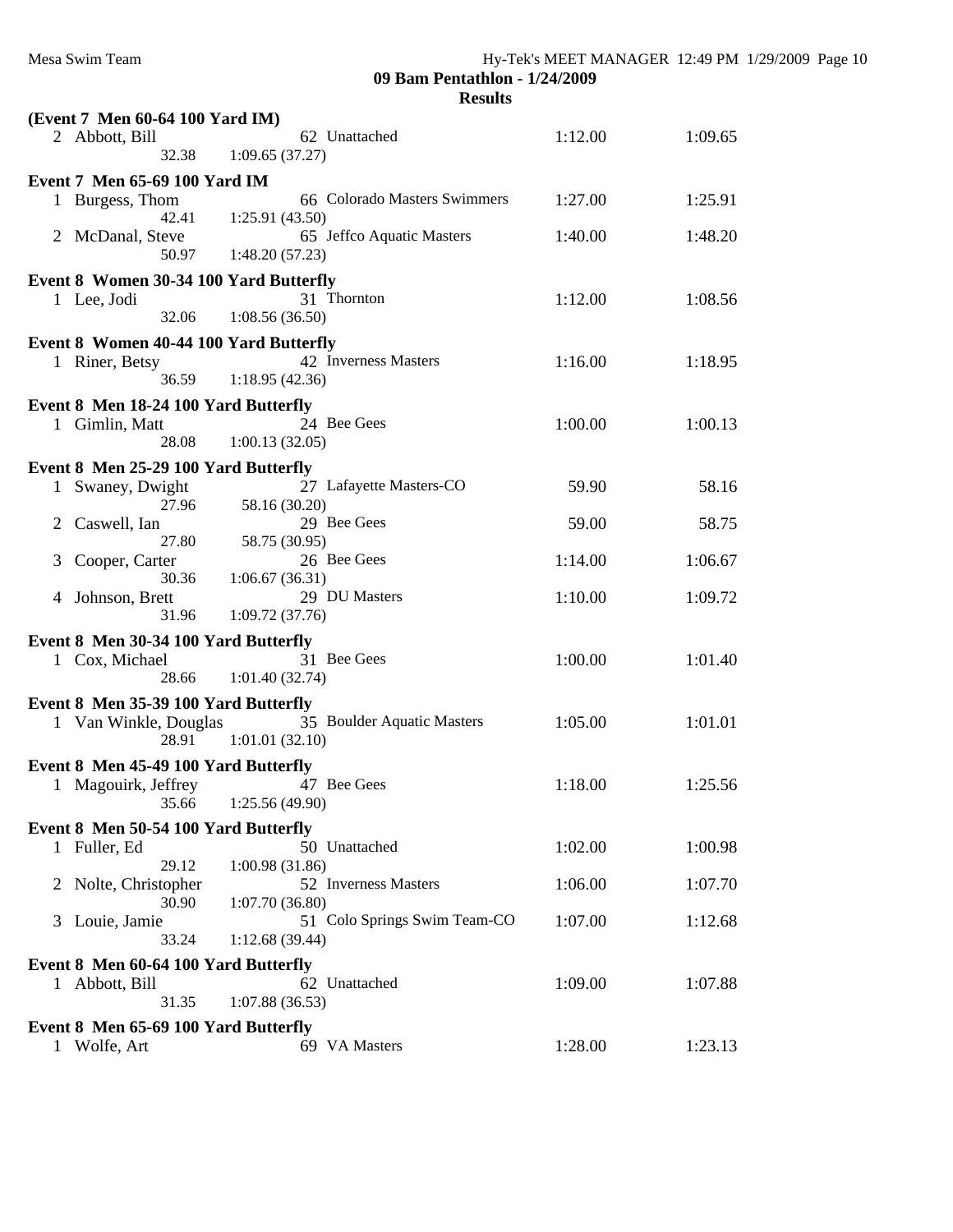|              | Event 9 Women 25-29 50 Yard Freestyle |                                    |       |       |
|--------------|---------------------------------------|------------------------------------|-------|-------|
|              | 1 Linke, Lyndsey                      | 28 Fort Collins Club               | 24.90 | 25.92 |
|              | 2 Clark, Denise                       | 29 Thornton                        | 32.00 | 32.34 |
|              | Event 9 Women 30-34 50 Yard Freestyle |                                    |       |       |
|              | 1 Rosenbarger, Kim                    | 34 Boulder Aquatic Masters         | 32.55 | 33.89 |
|              |                                       |                                    |       |       |
|              | Event 9 Women 35-39 50 Yard Freestyle |                                    |       |       |
|              | 1 White, LeighAnn                     | 39 Thornton                        | 31.77 | 32.29 |
|              | Event 9 Women 40-44 50 Yard Freestyle |                                    |       |       |
|              | 1 McGowan, Kristy                     | 41 Unattached                      | 28.00 | 28.62 |
| 2            | Richardson, Kim                       | 40 Fort Collins Club               | 27.85 | 28.65 |
| 3            | Crino, Heide                          | 42 Inverness Masters               | 29.50 | 29.13 |
|              | 4 Burrow-Crocker, Cilla               | 42 Boulder Aquatic Masters         | 30.00 | 29.14 |
| 5            | Riner, Betsy                          | 42 Inverness Masters               | 29.00 | 29.57 |
|              | 6 Hinton, Stephanie                   | 42 DU Masters                      | 31.00 | 30.79 |
| $\tau$       | Rocke, Jennifer                       | 43 Boulder Aquatic Masters         | 33.00 | 31.77 |
|              | 8 Dorsey, Kika                        | 43 Boulder Aquatic Masters         | 35.00 | 32.42 |
|              | 9 Clapp, Christine                    | 42 Inverness Masters               | 39.00 | 39.23 |
|              | Event 9 Women 45-49 50 Yard Freestyle |                                    |       |       |
|              | 1 Crouch, Kim                         | 47 Rally Sport                     | 28.00 | 28.00 |
|              | 2 Frost, Cindy                        | 45 Fort Collins Club               | 30.20 | 31.66 |
|              |                                       |                                    |       |       |
|              | Event 9 Women 50-54 50 Yard Freestyle |                                    |       |       |
|              | 1 Conrad, Sara                        | 50 Boulder Aquatic Masters         | 34.90 | 33.05 |
|              | Event 9 Women 55-59 50 Yard Freestyle |                                    |       |       |
|              | 1 Rosener, Karen                      | 55 Fort Collins Club               | 29.50 | 29.21 |
|              | 2 Sunie, Beverly                      | 56 Squid                           | 45.00 | 36.68 |
|              | Event 9 Men 18-24 50 Yard Freestyle   |                                    |       |       |
| $\mathbf{1}$ | Smith, David                          | 21 Squid                           | 26.25 | 27.68 |
|              | 2 Ganiyev, Doston                     | 21 Squid                           | 27.94 | 28.49 |
|              |                                       |                                    |       |       |
|              | Event 9 Men 25-29 50 Yard Freestyle   |                                    |       |       |
|              | 1 Ko, Scott                           | 25 Lafayette Masters-CO            | 23.50 | 24.03 |
|              | 2 Juliano, Kevin                      | 29 Thornton                        | 25.00 | 25.09 |
|              | 3 Carpenter, Dustin                   | 27 Squid                           | 29.00 | 26.35 |
|              | Event 9 Men 30-34 50 Yard Freestyle   |                                    |       |       |
|              | Foster, Jared                         | 33 Thornton                        | 23.80 | 24.87 |
|              | 2 Robertson, Matt                     | 33 Boulder Aquatic Masters         | 28.00 | 25.51 |
| 3            | Redfern, Andrew                       | 30 Unattached                      | 32.00 | 27.94 |
|              | Event 9 Men 40-44 50 Yard Freestyle   |                                    |       |       |
| 1            | Andrews, Mike                         | 42 Ft. Collins Area Swim Team Mst- | 24.10 | 24.22 |
| 2            | Barringer, Rob                        | 43 Unattached                      | 25.30 | 25.18 |
| 3            | Sarche, Jon                           | 40 Swim Dogs                       | 28.00 | 27.28 |
| 4            | Shannon, Brian                        | 41 Thornton                        | 26.00 | 27.74 |
| 5            | Clark, Cary                           | 40 Boulder Aquatic Masters         | 29.90 | 28.02 |
|              | Pins, Michael                         | 43 Boulder Aquatic Masters         | 27.14 | 29.20 |
| 6            |                                       |                                    |       |       |
|              | Event 9 Men 45-49 50 Yard Freestyle   |                                    |       |       |
| 1            | Cox, Randy                            | 46 Rally Sport                     | 23.70 | 23.80 |
|              | 2 LeVasseur, Andrew                   | 45 Squid                           | 25.52 | 24.73 |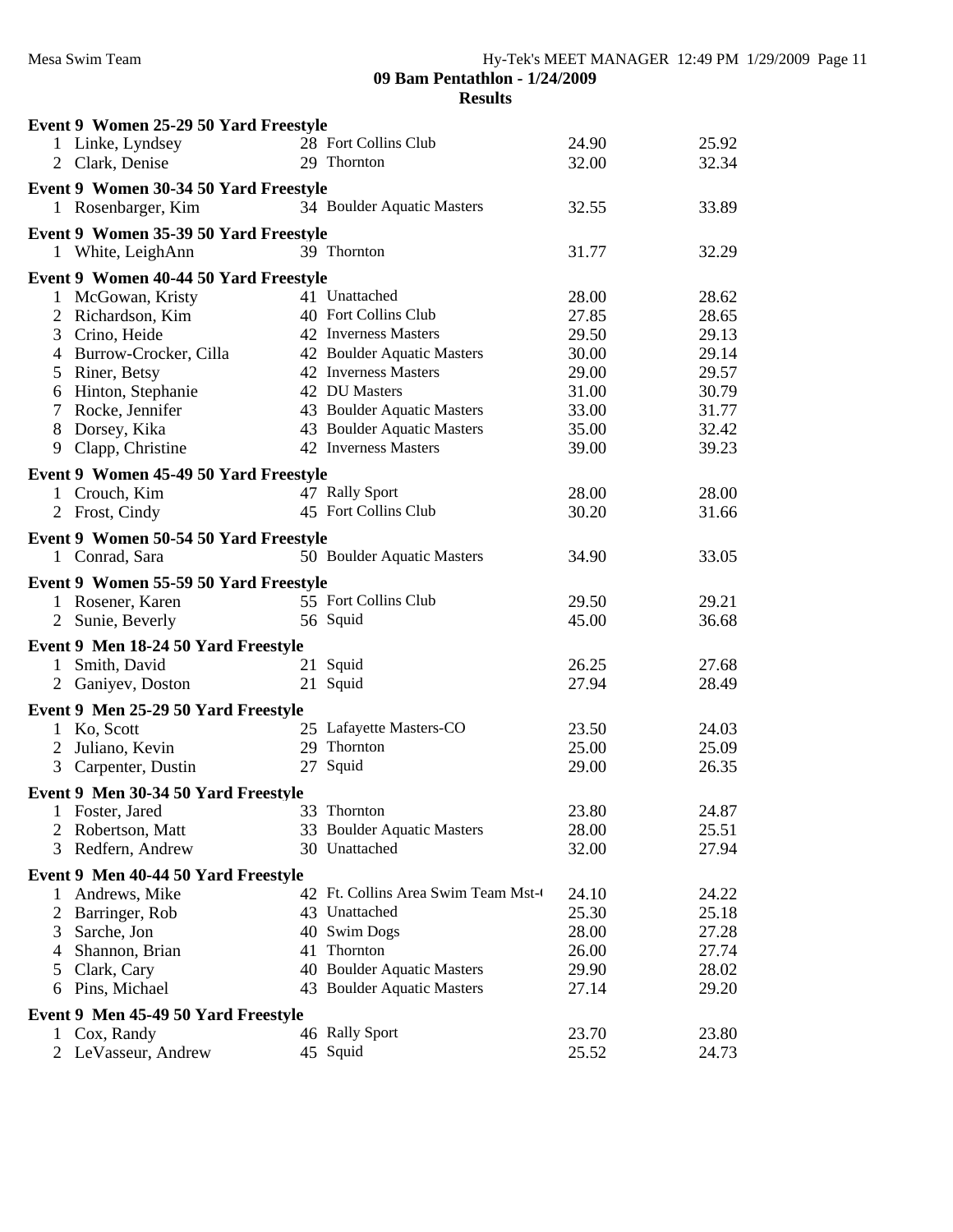|              | (Event 9 Men 45-49 50 Yard Freestyle)                           |                  |                               |         |         |  |
|--------------|-----------------------------------------------------------------|------------------|-------------------------------|---------|---------|--|
|              | 3 Roush, Stephen                                                |                  | 46 Windsor Masters-CO         | 28.22   | 26.95   |  |
|              | 4 Miller, Burke                                                 |                  | 49 Rally Sport                | 27.50   | 27.73   |  |
|              | 5 O'Keefe, John                                                 |                  | 47 Bee Gees                   | 30.00   | 30.56   |  |
|              | 6 Cattles, Steve                                                |                  | 49 Bee Gees                   | 38.00   | 40.92   |  |
|              | Event 9 Men 50-54 50 Yard Freestyle                             |                  |                               |         |         |  |
|              | 1 Piszkin, Andy                                                 |                  | 50 Miramont Masters Swim Team | 25.00   | 24.98   |  |
|              | 2 Grey, Dave                                                    |                  | 50 Thornton                   | 24.50   | 26.33   |  |
|              | *3 Lee, Marshall                                                |                  | 50 Rally Sport                | 28.00   | 26.89   |  |
|              | *3 Hess, Richard                                                |                  | 54 Bee Gees                   | 24.00   | 26.89   |  |
|              | 5 Gimlin, Dennis                                                |                  | 52 Unattached                 | 29.58   | 30.79   |  |
|              |                                                                 |                  |                               |         |         |  |
|              | Event 9 Men 55-59 50 Yard Freestyle                             |                  |                               |         |         |  |
|              | 1 McElhinney, Tom                                               |                  | 55 Bee Gees                   | 36.00   | 30.71   |  |
|              | Event 9 Men 60-64 50 Yard Freestyle                             |                  |                               |         |         |  |
|              | 1 Abrahams, Rick                                                |                  | 63 Unattached                 | 25.00   | 24.53   |  |
|              | Event 9 Men 65-69 50 Yard Freestyle                             |                  |                               |         |         |  |
|              | 1 Burgess, Thom                                                 |                  | 66 Colorado Masters Swimmers  | 30.50   | 30.60   |  |
|              | 2 McDanal, Steve                                                |                  | 65 Jeffco Aquatic Masters     | 40.00   | 37.85   |  |
|              |                                                                 |                  |                               |         |         |  |
|              | Event 10 Women 25-29 100 Yard Backstroke                        |                  |                               |         |         |  |
|              | 1 Gibbons, Chelsea                                              |                  | 25 Bee Gees                   | 1:14.00 | 1:14.88 |  |
|              | 4.41                                                            | 1:14.88(1:10.47) |                               |         |         |  |
|              | Event 10 Women 30-34 100 Yard Backstroke                        |                  |                               |         |         |  |
|              | 1 Lee, Jodi                                                     |                  | 31 Thornton                   | 1:05.00 | 1:12.23 |  |
|              | 34.33                                                           | 1:12.23(37.90)   |                               |         |         |  |
|              |                                                                 |                  |                               |         |         |  |
|              | Event 10 Women 40-44 100 Yard Backstroke                        |                  |                               |         |         |  |
|              | 1 Crino, Heide                                                  |                  | 42 Inverness Masters          | 1:16.74 | 1:17.31 |  |
|              |                                                                 |                  |                               |         |         |  |
|              | 37.13                                                           | 1:17.31(40.18)   |                               |         |         |  |
|              | Event 10 Women 45-49 100 Yard Backstroke                        |                  |                               |         |         |  |
|              |                                                                 |                  | 46 Boulder Aquatic Masters    | 1:11.00 | 1:11.14 |  |
|              | Bank, Wendy<br>35.03                                            | 1:11.14(36.11)   |                               |         |         |  |
| $\mathbf{2}$ |                                                                 |                  | 47 Inverness Masters          | 1:27.00 | 1:31.66 |  |
|              | Nolte, Susan<br>44.20                                           | 1:31.66(47.46)   |                               |         |         |  |
|              |                                                                 |                  |                               |         |         |  |
|              | Event 10 Men 25-29 100 Yard Backstroke                          |                  |                               |         |         |  |
|              | 1 Caswell, Ian                                                  |                  | 29 Bee Gees                   | 59.00   | 57.14   |  |
|              | 27.76                                                           | 57.14 (29.38)    |                               |         |         |  |
| 2            | Swaney, Dwight                                                  |                  | 27 Lafayette Masters-CO       | 1:02.00 | 1:02.63 |  |
|              | 30.44                                                           | 1:02.63(32.19)   |                               |         |         |  |
| 3            | Johnson, Brett                                                  |                  | 29 DU Masters                 | 1:10.00 | 1:10.68 |  |
|              | 34.20                                                           | 1:10.68(36.48)   |                               |         |         |  |
| 4            | Cooper, Carter                                                  |                  | 26 Bee Gees                   | 1:12.00 | 1:17.19 |  |
|              | 39.02                                                           | 1:17.19(38.17)   |                               |         |         |  |
|              | Event 10 Men 30-34 100 Yard Backstroke                          |                  |                               |         |         |  |
|              | 1 Cox, Michael                                                  |                  | 31 Bee Gees                   | 1:00.00 | 1:01.42 |  |
|              | 30.14                                                           | 1:01.42(31.28)   |                               |         |         |  |
|              |                                                                 |                  |                               |         |         |  |
|              | Event 10 Men 35-39 100 Yard Backstroke<br>1 Van Winkle, Douglas |                  | 35 Boulder Aquatic Masters    | 1:06.00 | 1:07.00 |  |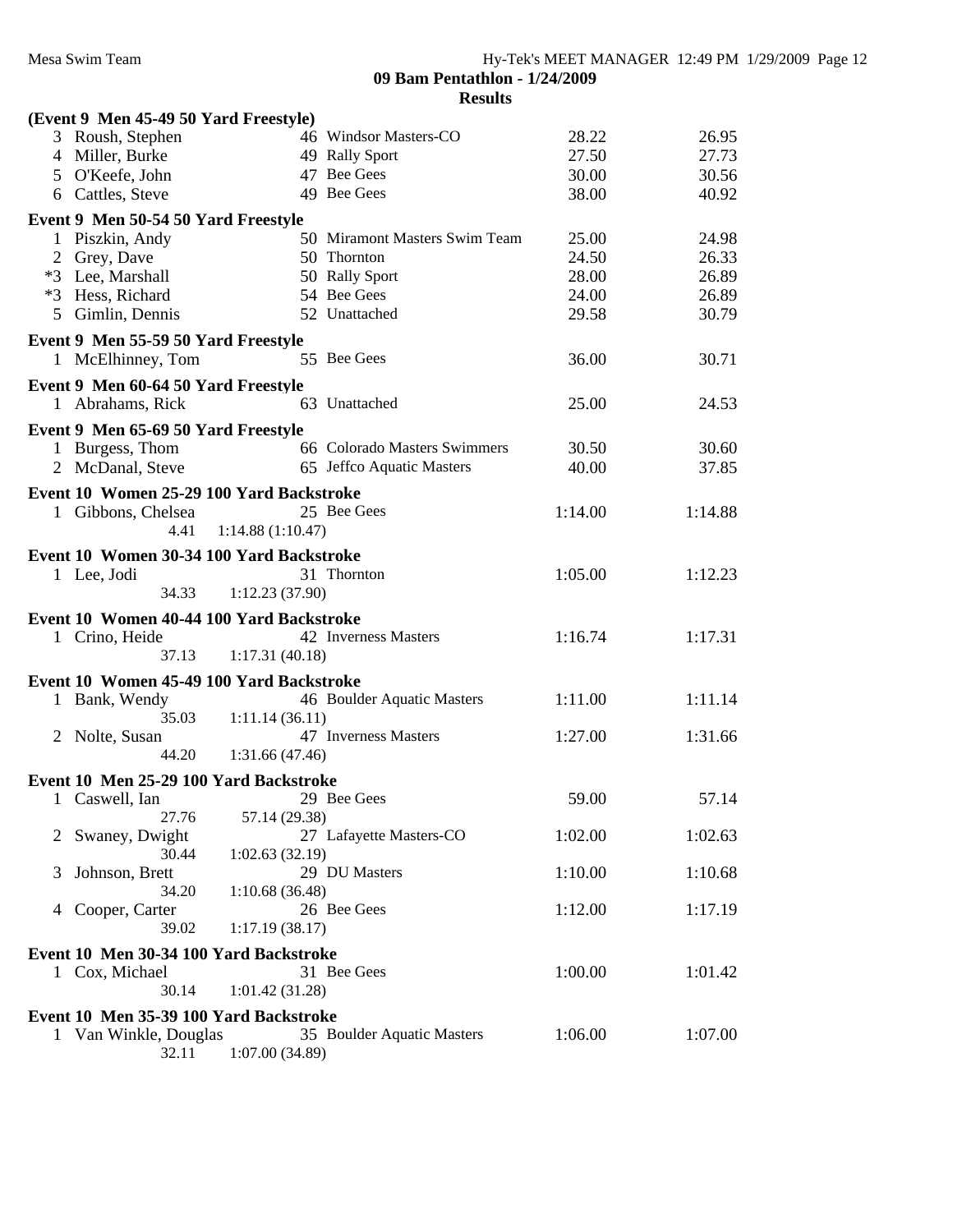**09 Bam Pentathlon - 1/24/2009**

| (Event 10 Men 35-39 100 Yard Backstroke)                        |                                                          |                |                |  |  |  |  |  |  |
|-----------------------------------------------------------------|----------------------------------------------------------|----------------|----------------|--|--|--|--|--|--|
| 2 Pazmino, Jorge<br>33.93                                       | 39 Aurora Masters-CO<br>1:09.42(35.49)                   | 1:06.00        | 1:09.42        |  |  |  |  |  |  |
| Event 10 Men 45-49 100 Yard Backstroke                          |                                                          |                |                |  |  |  |  |  |  |
| 1 Magouirk, Jeffrey<br>39.04                                    | 47 Bee Gees<br>1:19.06(40.02)                            | 1:20.00        | 1:19.06        |  |  |  |  |  |  |
| 2 Kelly, John<br>41.80                                          | 47 Bee Gees<br>1:25.62(43.82)                            | 1:25.00        | 1:25.62        |  |  |  |  |  |  |
|                                                                 |                                                          |                |                |  |  |  |  |  |  |
| Event 10 Men 50-54 100 Yard Backstroke<br>1 Fuller, Ed          | 50 Unattached                                            | 1:10.00        | 1:08.58        |  |  |  |  |  |  |
| 34.10<br>2 Nolte, Christopher<br>33.73                          | 1:08.58(34.48)<br>52 Inverness Masters<br>1:08.88(35.15) | 1:07.00        | 1:08.88        |  |  |  |  |  |  |
| 3 Louie, Jamie<br>34.19                                         | 51 Colo Springs Swim Team-CO<br>1:10.28(36.09)           | 1:09.20        | 1:10.28        |  |  |  |  |  |  |
| Event 10 Men 55-59 100 Yard Backstroke                          |                                                          |                |                |  |  |  |  |  |  |
| 1 Benson, Stan<br>31.94                                         | 55 Boulder Aquatic Masters<br>1:06.58(34.64)             | 1:04.00        | 1:06.58        |  |  |  |  |  |  |
|                                                                 |                                                          |                |                |  |  |  |  |  |  |
| Event 10 Men 65-69 100 Yard Backstroke<br>1 Wolfe, Art<br>42.96 | 69 VA Masters<br>1:24.58(41.62)                          | 1:30.00        | 1:24.58        |  |  |  |  |  |  |
|                                                                 |                                                          |                |                |  |  |  |  |  |  |
| Event 10 Men 70-74 100 Yard Backstroke                          |                                                          |                |                |  |  |  |  |  |  |
| 1 Plummer, Mark<br>51.62                                        | 72 Inverness Masters<br>1:45.43(53.81)                   | 1:42.61        | 1:45.43        |  |  |  |  |  |  |
| Event 11 Women 18-24 50 Yard Breaststroke                       |                                                          |                |                |  |  |  |  |  |  |
| 1 Litt, Robin                                                   | 23 Unattached                                            | 40.38          | 41.02          |  |  |  |  |  |  |
| Event 11 Women 25-29 50 Yard Breaststroke                       |                                                          |                |                |  |  |  |  |  |  |
| 1 Linke, Lyndsey                                                | 28 Fort Collins Club                                     | 34.00          | 34.46          |  |  |  |  |  |  |
| 2 Clark, Denise                                                 | 29 Thornton                                              | 40.00          | 42.46          |  |  |  |  |  |  |
| Event 11 Women 30-34 50 Yard Breaststroke                       |                                                          |                |                |  |  |  |  |  |  |
| 1 Rosenbarger, Kim                                              | 34 Boulder Aquatic Masters                               | 42.09          | 43.74          |  |  |  |  |  |  |
|                                                                 |                                                          |                |                |  |  |  |  |  |  |
| Event 11 Women 35-39 50 Yard Breaststroke                       |                                                          |                |                |  |  |  |  |  |  |
| 1 DeBoom, Nicole<br>2 White, LeighAnn                           | 36 Boulder Aquatic Masters<br>39 Thornton                | 35.00<br>49.00 | 34.12<br>44.97 |  |  |  |  |  |  |
|                                                                 |                                                          |                |                |  |  |  |  |  |  |
| Event 11 Women 40-44 50 Yard Breaststroke                       |                                                          |                |                |  |  |  |  |  |  |
| Richardson, Kim                                                 | 40 Fort Collins Club                                     | 39.94          | 40.51          |  |  |  |  |  |  |
| Crino, Heide<br>2                                               | 42 Inverness Masters                                     | 39.26          | 41.19          |  |  |  |  |  |  |
| Hinton, Stephanie<br>3                                          | 42 DU Masters                                            | 43.04          | 44.01          |  |  |  |  |  |  |
| 4 Clapp, Christine                                              | 42 Inverness Masters                                     | 48.00          | 50.50          |  |  |  |  |  |  |
| Event 11 Women 45-49 50 Yard Breaststroke                       |                                                          |                |                |  |  |  |  |  |  |
| 1 Crouch, Kim                                                   | 47 Rally Sport                                           | 36.00          | 35.95          |  |  |  |  |  |  |
| 2 Frost, Cindy                                                  | 45 Fort Collins Club                                     | 38.60          | 39.73          |  |  |  |  |  |  |
| Event 11 Women 55-59 50 Yard Breaststroke                       |                                                          |                |                |  |  |  |  |  |  |
| 1 Rosener, Karen                                                | 55 Fort Collins Club                                     | 39.30          | 39.22          |  |  |  |  |  |  |
| 2 Sunie, Beverly                                                | 56 Squid                                                 | 58.00          | 50.56          |  |  |  |  |  |  |